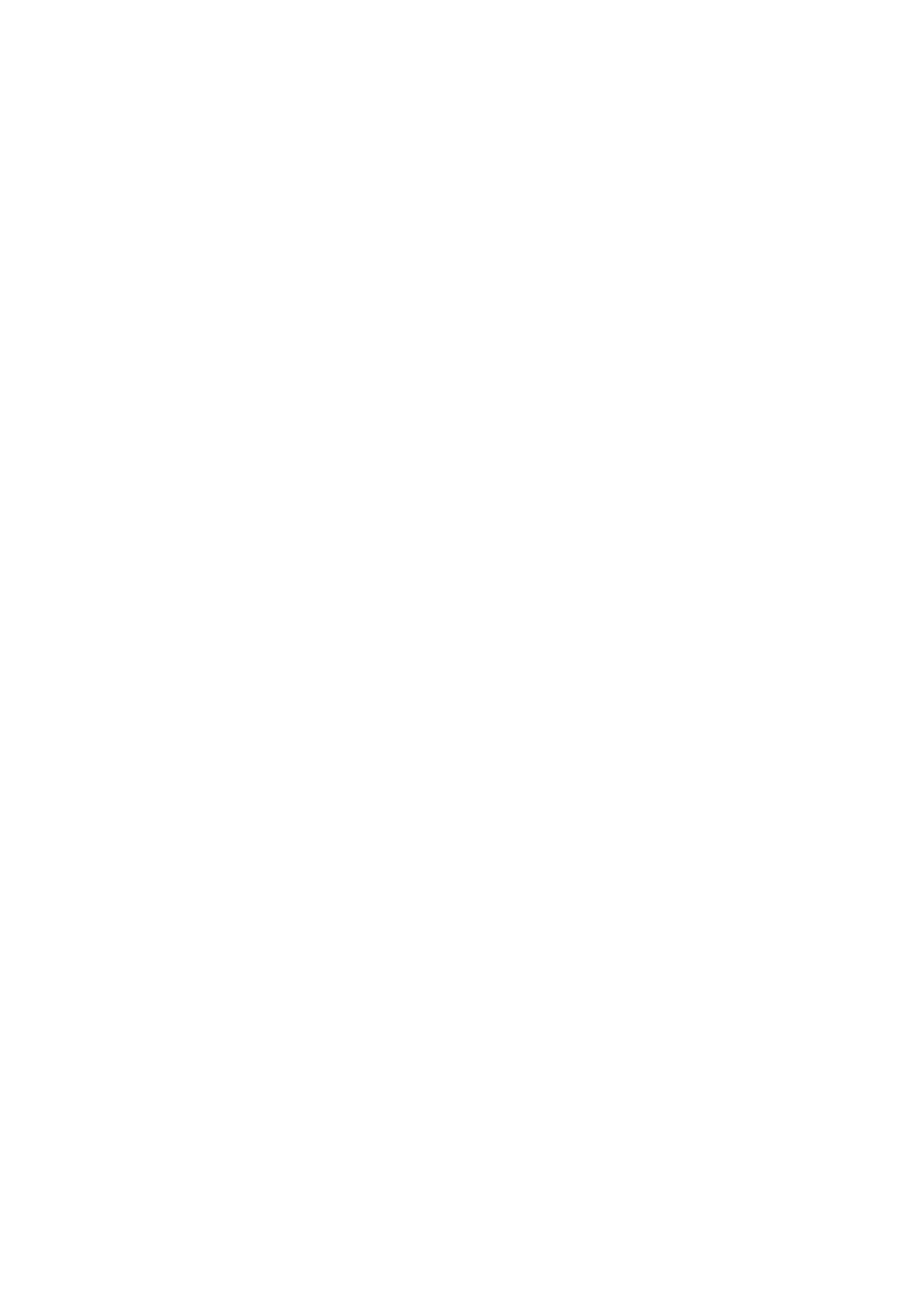# **Exploring the role of acculturation in Saudi scholars abroad: An introspective study\* Prof. Hamad Aldosari Dr. Mohamed A. Mekheimer**

### **Abstract:**

The purpose of this study was to investigate the role of acculturation in assisting Saudi scholars abroad to learn and acquire English and the target culture in some English native-speakers' countries. It was an introspective study because the instruments asked the informants to recall and respond to the questions of the Acculturation Questionnaire and the in-depth semi-structured interviews. This research used a mixed methods research methodology to collect both quantitative and qualitative data for the present study. Therefore, the study sought to identify the factors that affected Saudi scholars' acculturation in western universities and the cultural dimensions (cognitive, affective or behavioral) that are instrumental for English language learning abroad. It also sought to recognize the features of the intercultural communication competence that enhance acculturation to the target language abroad with regard to English education. Finally, it sought to identify the role of gender and specialty in influencing acculturation in the sample of the study. Twenty-six participants were involved in the questionnaire study, of whom three cases were purposefully selected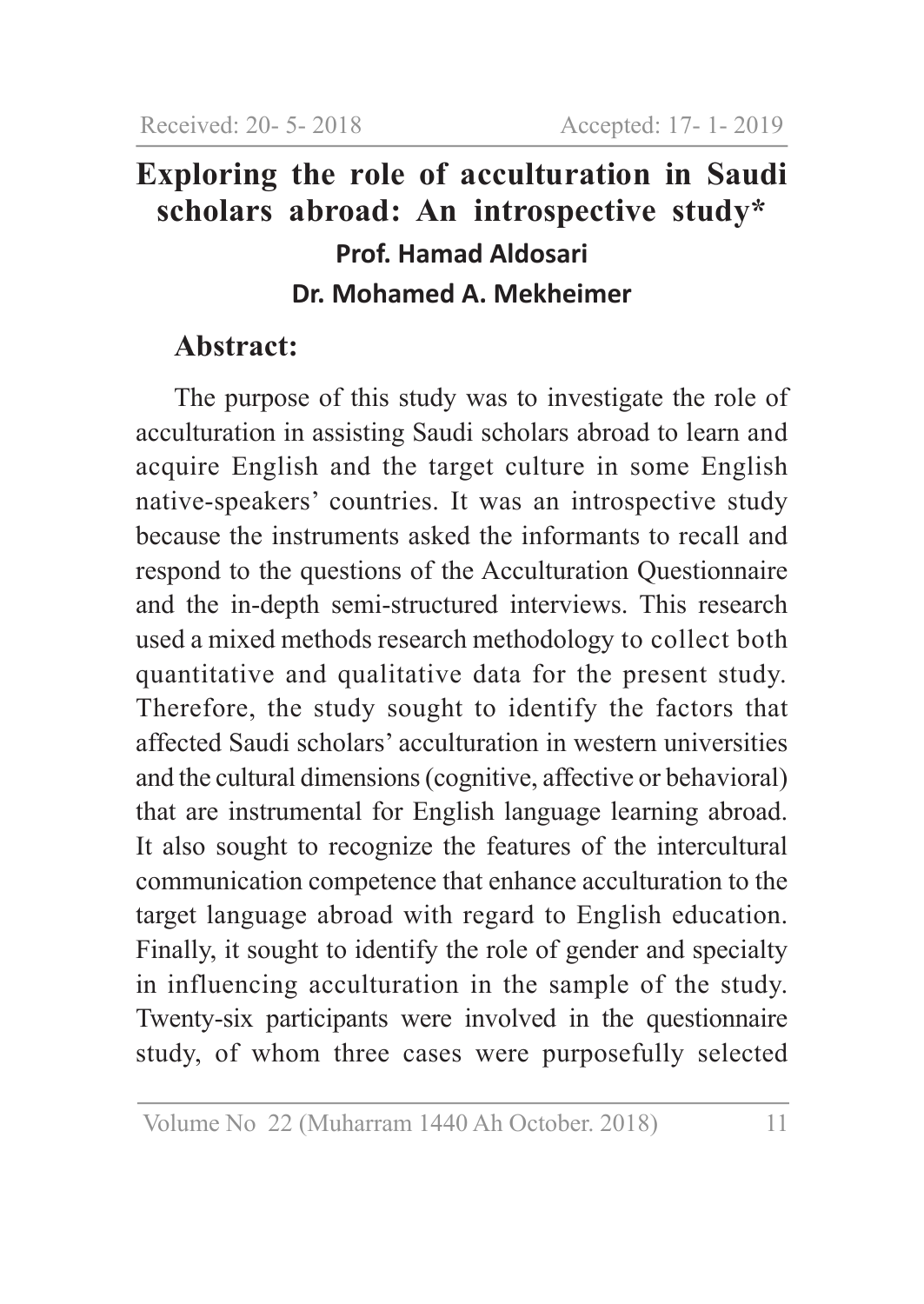to participate in the interviews for the case studies. Results showed that sociocultural challenges, cognitive and affective aspects of acculturation, intercultural communication and culture-behavioral aspects were the most influential factors that affect acculturation. Qualitative results also support these results, under-estimating the role of language skills in acculturation. Recommendations and suggestions for further research were forwarded at the end.

**Keywords:** acculturation; Saudi scholars; western universities; mixed-methods research.

<sup>\*</sup> This paper was funded by the deanship of Academic Research, King Khalid University as part of a research group project No 250.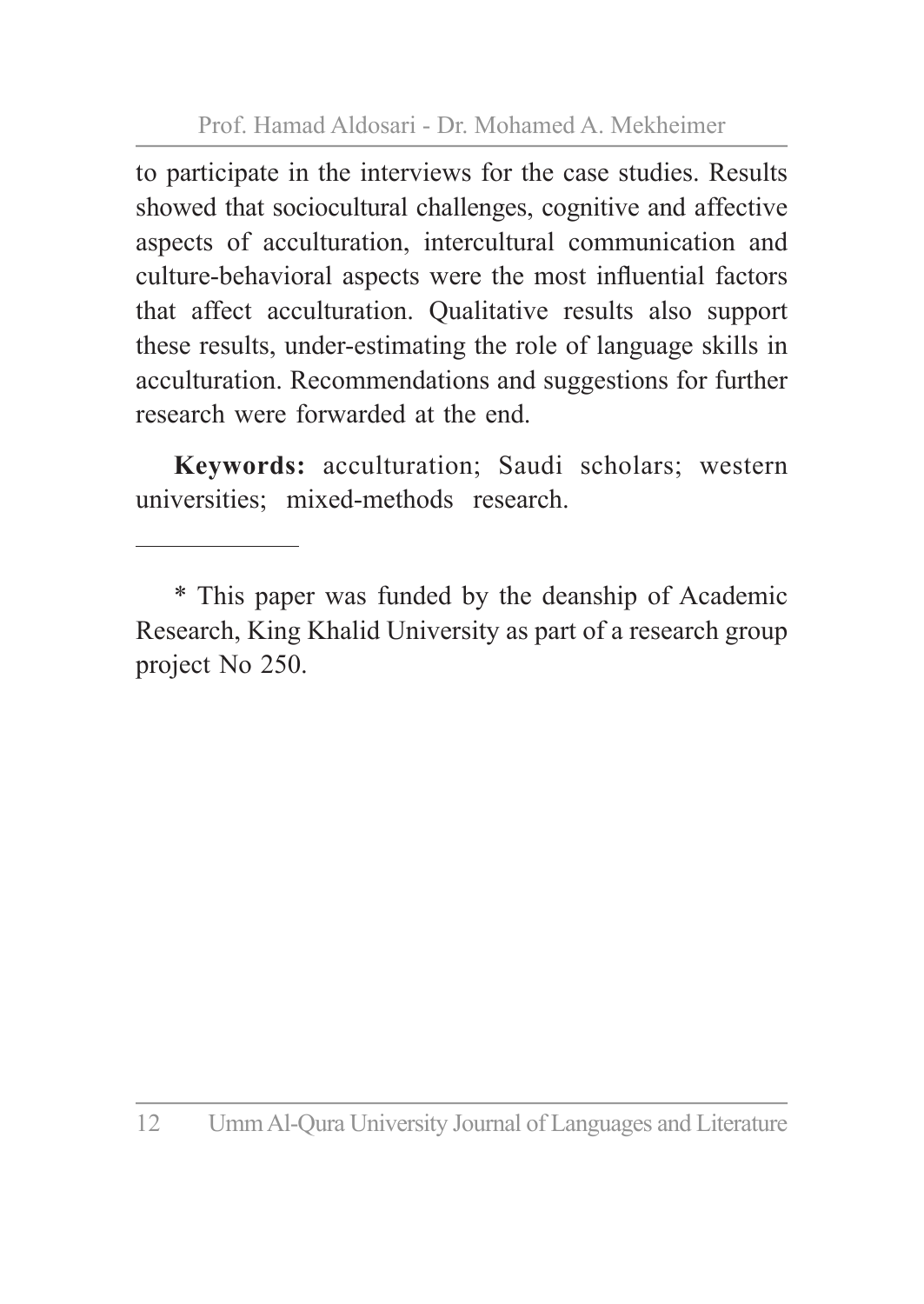# استكشــاف دور الـتثاقــف لـــدى الـمبتعثيـــن الـســـعـوديين<br>بالـخـــارج: دراســـة اســـتبطانية\* أ.د. حمد شبيب الدوسري د. محمد أمين مخيمر

**امللخص:**

كان اهلـدف مـن هـذه الدراسـة هـو استكشـاف دور التثاقـف يف مسـاعدة الباحثين السعوديين في الخارج على تعلم اللغة الإنجليزيـة والاستفادة منهـا ومـا يرتبـط بهـا مـن الثقافـات المستهدفة في بعـض البلـدان الناطقـة باللغـة الإنجليزيـة. فهـذه دراسـة اسـتبطانية؛ ألن األدوات طلبـت مـن املفحوصـن أن يتذكـروا مث جييبـوا علـى أسـئلة اسـتبيان التثاقـف واملقابـات املتعمقـة شـبه املقننـة. كمـا اسـتخدم الباحثـان منهجية تثليث البيـانات لجمـع كل مـن البيـانات الكميـة والنوعية لأغـراض الدراسـة احلاليـة. لذلـك سـعت الدراسـة إىل التعـرف علـى العوامـل الـي أثـرت يف مثاقفـة المبتعثـين السـعوديين في الجامعـات الغربيـة والأبعـاد الثقافيـة (المعرفيـة أو الوجدانيـة أو السـلوكية) الـتي تسـاعدهم في تعلـم اللغـة الإنجليزيـة في الخـارج. كمـا سـعت إىل التعـرف علـى ميـزات الكفـاءة التواصليـة بـن الثقافـات الـي تعـزز التثاقـف للغـة المستهدفة بالتعلـم في الخـارج فيمـا يتعلـق بتعلـم باللغـة الإنجليزيـة. وأخـيراً، سـعت الدراسـة إىل حتديـد دور اجلنـس والتخصـص يف التأثـر علـى التثاقـف يف عينة الدراسة. وقد شارك ستة وعشرون مفحوصاً في الدراسة الاستقصائية، وتم اختيـار ثـاث حـاالت عـن قصـد للمشـاركة يف املقابـات اخلاصـة بدراسـات احلالـة. وأظهـرت النتائـج أن التحـدايت االجتماعيـة والثقافيـة واجلوانـب املعرفيـة والوجدانيـة للتثاقـف والتواصـل بـن الثقافـات واجلوانـب الثقافيـة والسـلوكية هـي أكثـر العوامـل املؤثـرة الـي تؤثـر يف التثاقـف. كمـا تدعـم النتائـج النوعيـة هـذه النتائـج ، ممـا يقلـل مـن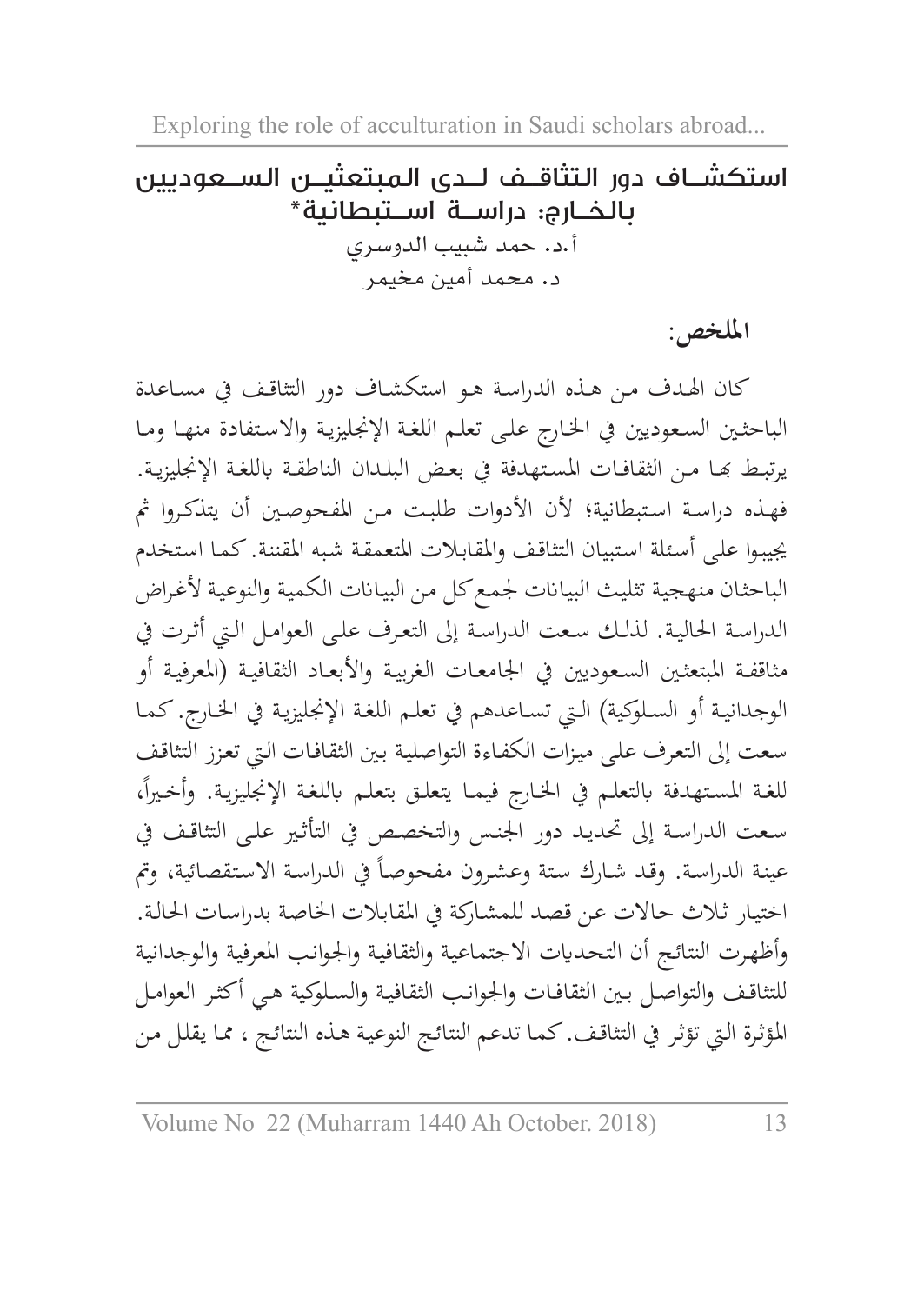دور املهـارات اللغويـة يف التثاقـف. كمـا انتهـت الدراسـة بوضـع توصيـات واقرتاحـات ملزيـد مـن البحـوث املسـتقبلية يف ختـام البحـث.

**الكلمــات املفتاحيــة:** التثاقـف؛ املبتعثـون السـعوديون؛ اجلامعـات الغربيـة؛ منهجيـة تثليـث البيـاانت يف البحـث.

\* هـذا البحث تمَّ تمويله من قِبَل عمـادة البحث العلمي بجامعة الملك خالـد<br>. ب ِ ضمن مشروع المجموعـات البحثـي برقم ٢٥٠.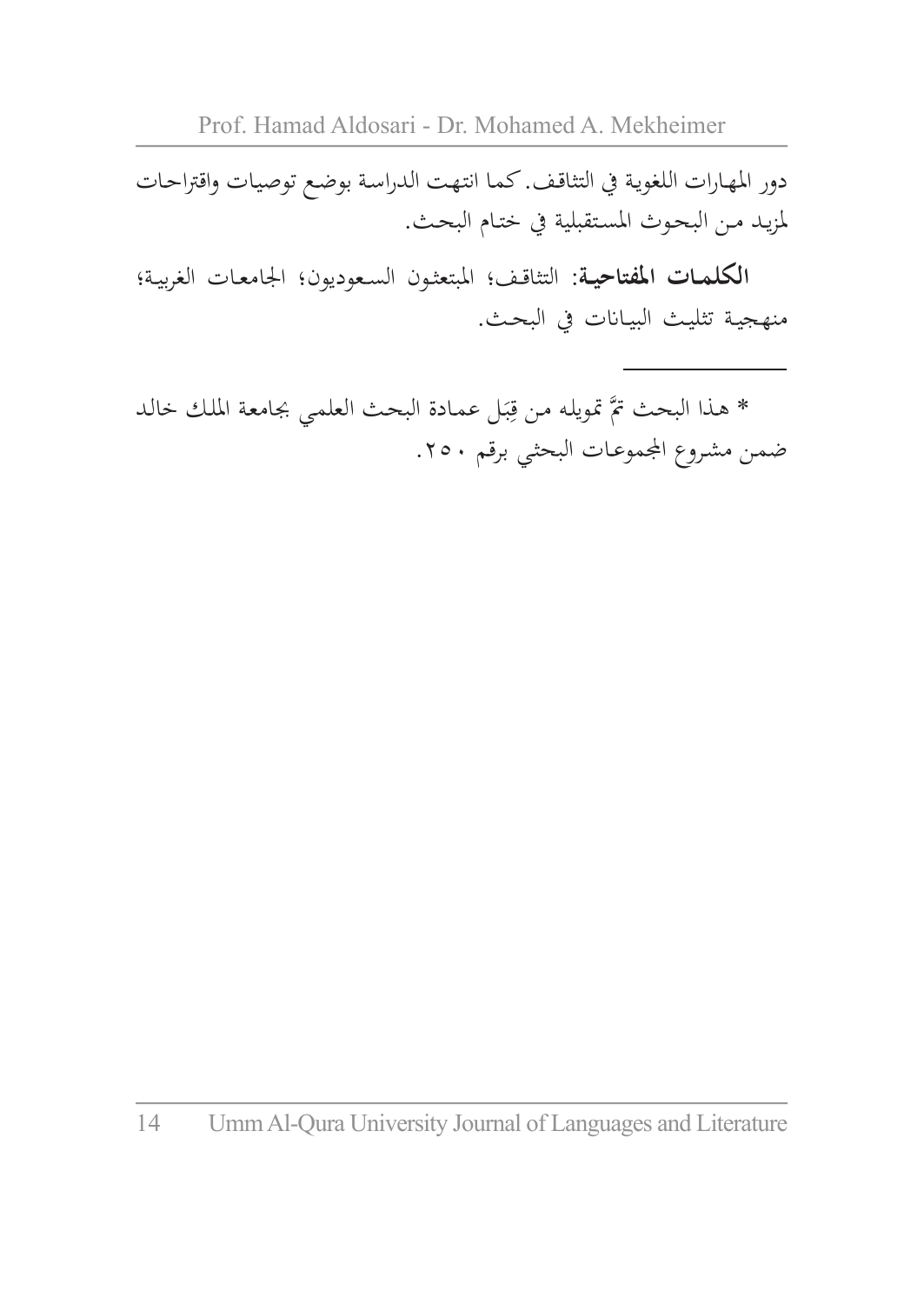# **Introduction**

The relationship between language and culture is innate, inseparable and integrative. Second/foreign language acquisition or learning is a process of acculturation to the second or foreign culture (Alsahafi & Shin, 2017; Lytra, 2011). The target language learners, especially those sent abroad on scholarships for the study of the target language and/or a specific discipline of knowledge, will naturally seek to acquire the language as a minority exposed to the dominating culture of the majority who speak the target language (Lytra, 2011). Typically, when foreign language learners are exposed to this dominating culture, it is more probably, hypothetically speaking, that they will acquire the target language more easily and swiftly (Andrade, 2006; Bar, 2017; Karolak and Guta, 2015; Myles & Cheng, 2003).

In addition, in foreign language teaching settings in non-native countries and in acquisition settings in native-speakers' natural environments, linguistic competence incorporates an implicit, yet equally significant portion of the acquisition of cultural awareness skills, knowledge of self and others both in interpersonal and inter-societal interactions (Kim, 2016).

Available research explains how acculturation builds up to the development of language learning (Aguilar, 2010; Balboni & Caon, 2014; Becerra, 2015; Gonzalez & Pounds, 2018; Lopez & Bui, 2014; Mingsheng, 2016; Shao & Crook,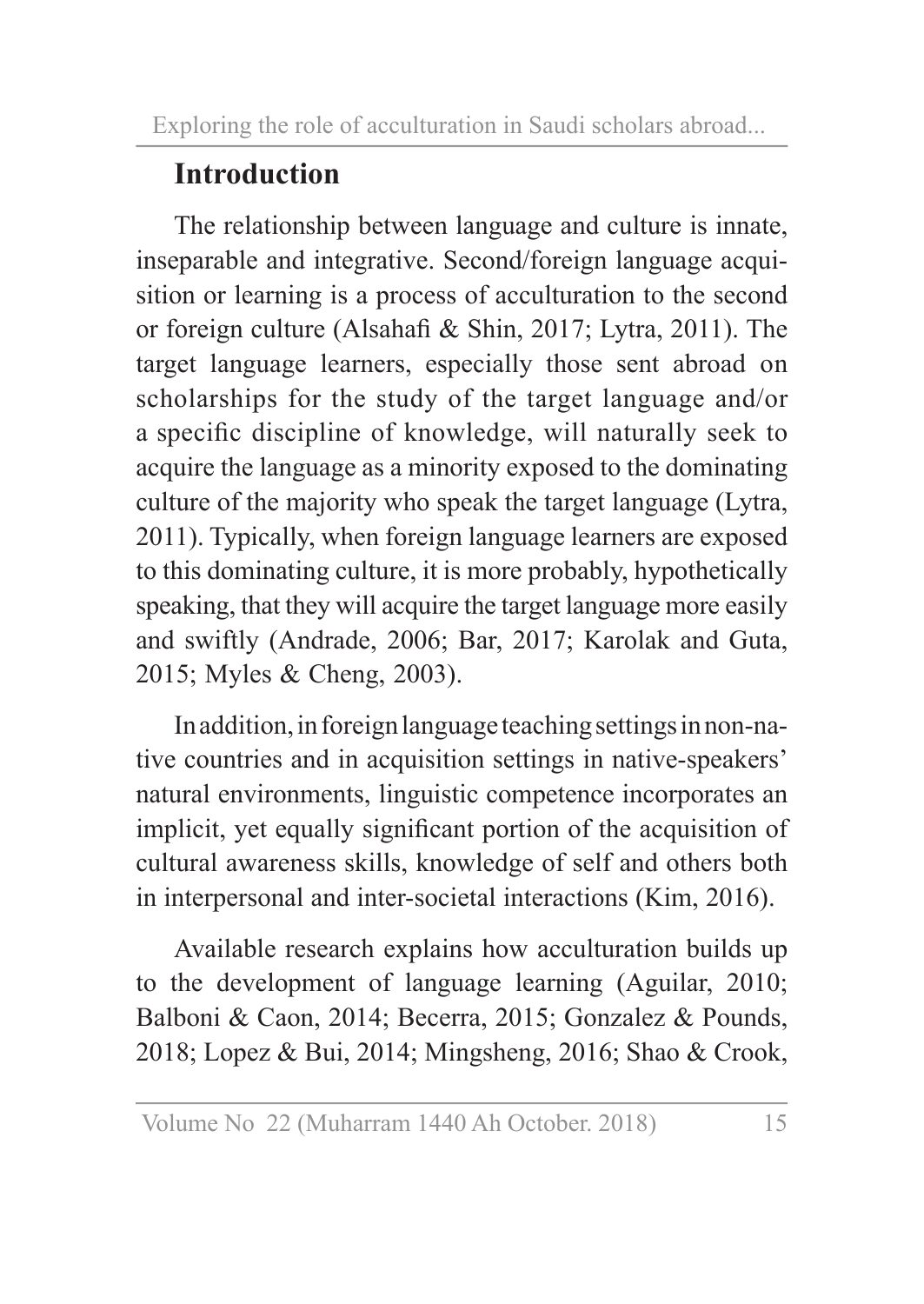2015; Simona, 2016; Zhang, 2015). Briefly speaking at this phase, one can infer that acculturation to the target language culture involves some level of intercultural communication competence - a process that, in turn, involves linguistic competence and extra-linguistic competence, including the mental representations of language and its pertinent culture and their implementation in the social context, governed by the 'grammars' of socio-cultural competence (Balboni & Caon, 2014).

### **The Problem of the Study:**

Currently, it is not uncommon to see people from different countries and cultures living, working or studying in other countries, especially easterners in the West (Byram, 1997). For example, Saudi Arabia sends millions of students to foreign countries, most commonly countries whose native tongue is English, to study or obtain expertise in different fields, academic, medical, military and others.

However, there are very few studies conducted in the Saudi environment to assess and/or develop how acculturation to English as a foreign language occurs (Wu & Alrabah, 2014). This study will tap into the role acculturation by introspecting the role of intercultural communication competence in outland Saudi scholars living in Britain in their English language learning compared to other MA and Ph.D. students of English studying for their higher studies in homeland Saudi universities.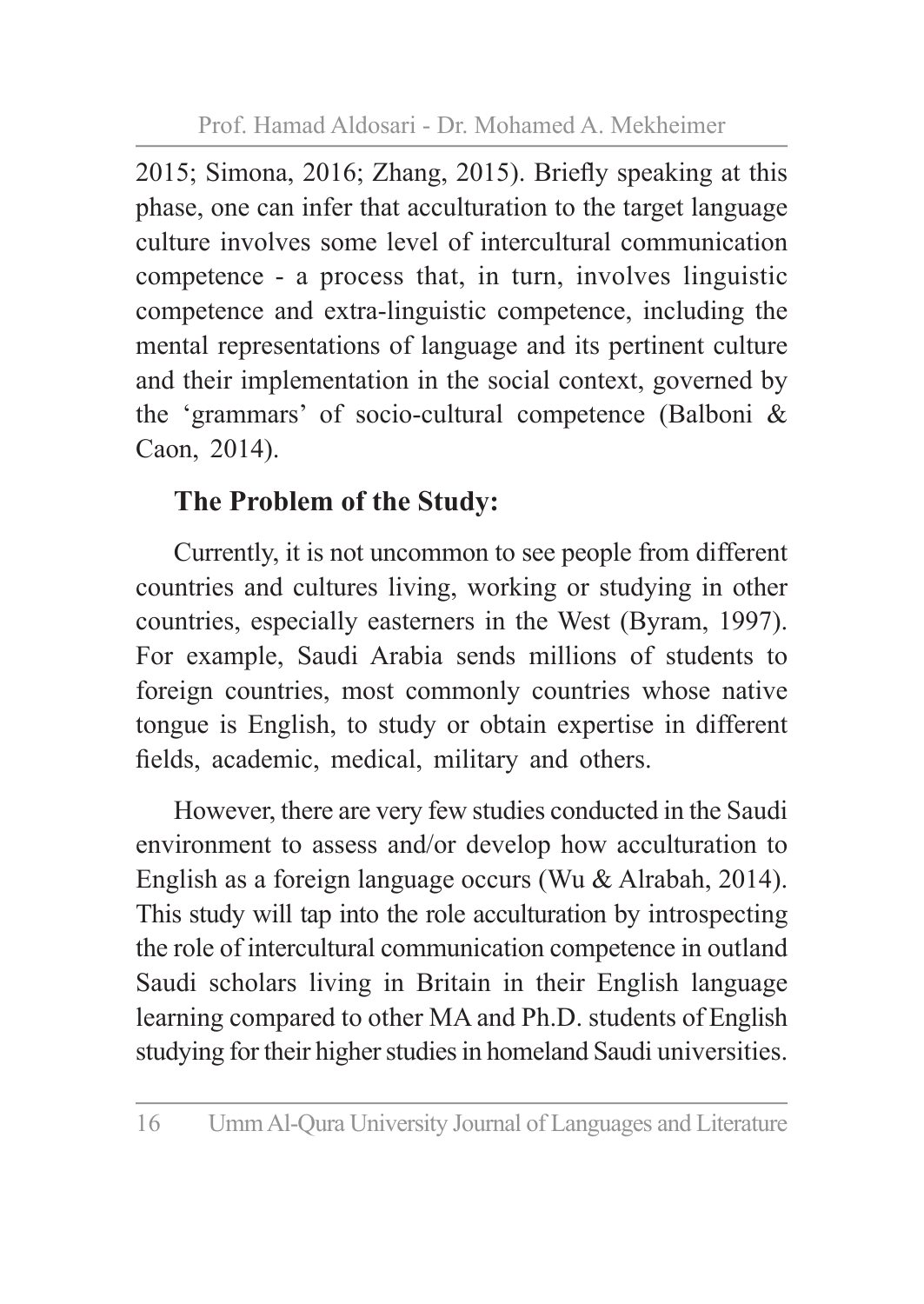The study will also tap into the perceptions of both samples of populations as to how acculturation enhances intercultural communication and linguistic competence in Saudi scholars inland and outland.

### **Research questions:**

The main research question underlying this tentative study is:

What is the role of native and host cultures in English education and acculturation of Saudi scholars abroad?

### **Sub-questions:**

1- What are the factors that affect Saudi scholars' acculturation in western universities?

2- What are the cultural dimensions (cognitive, affective or behavioral) that are instrumental for English language learning abroad?

3- What are the features of the intercultural communication competence that enhance acculturation to the target language abroad with regard to English education?

4- How do gender and specialty affect acculturation in the sample of the study?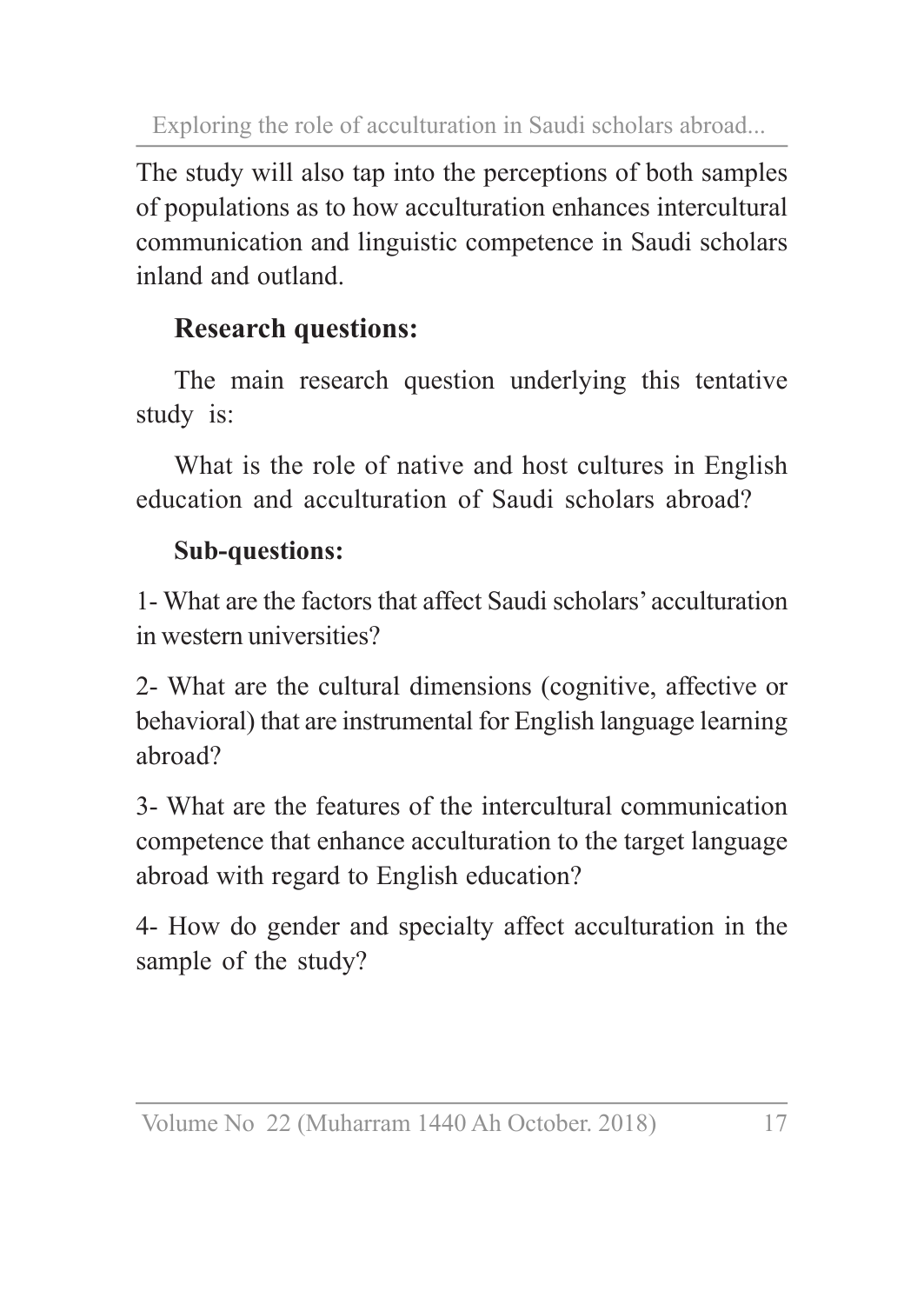## **Methodology and Data collection:**

### **Method**

This study employed a mixed methods design that involved quantitative and qualitative data collection instruments and analysis techniques to explore the sociocultural, linguistic and communicative challenges, experiences and transitions of Saudi scholars sent out on scholarships to study in Western universities. This design was also used to collect data from indepth interviews to investigate the socio-cultural encounters of three Saudi scholars to identify the cultural dimensions (cognitive, affective or behavioral) that are instrumental for English language learning abroad, the features of the intercultural communication competence that enhance acculturation to the target language abroad.

### **Participants**

Twenty-six participants in this study were Saudi ex-scholars involved in graduate programs in western universities. The sample recruited for this study was identified by convenience through a snowballing strategy. Participants were selected if they fulfilled these three criteria: (a) had traveled on a scholarship to study in a western university during the last decade, (b) had lived in a western society for at least three years, and (c) were proficient in English (having checked their most recent IELTS/TOEFL scores).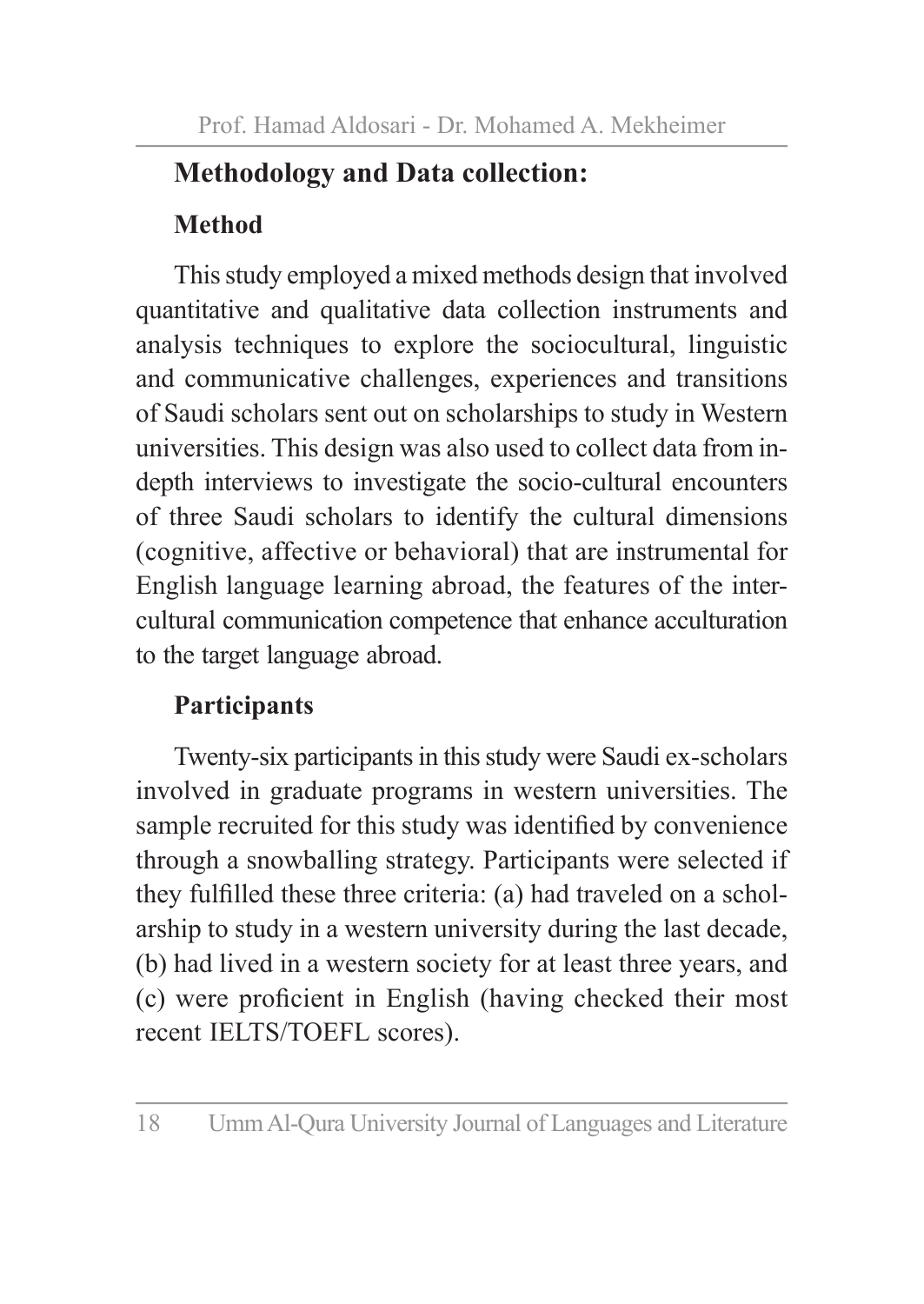### **Instruments:**

The Acculturation Questionnaire

This inventory was based on a rigorous review of pertinent literature on acculturation and intercultural communication theory. The questionnaire comprises 15 items taping culture-related dimensions in five life domains of acculturation and communication: socio-cultural challenges, language skills, intercultural communication, cognitive and affective aspects and cultural and behavioral aspects. Each item was rated on a 5-point scale ranging from 1 (strongly disagree) to 5 (strongly agree). The questionnaire had a good internal consistency with the alpha coefficients of 0.957. Alpha Cronbach values for the five dimensions of the questionnaire were 0.883 for Sociocultural challenges, 0.799 for language skills, 0.763 for intercultural communication, 0.763 for cognitive and affective aspects, and 0.800 for cultural and behavioral aspects. The overall alpha Cronbach value for the questionnaire has been confirmed at 0.957, meaning that the scale used in this research is reliable since all values indicate a reliability co-efficient of above 0.70, which is really acceptable level of reliability.

### **In-depth Interviews**

The researcher explored the participant' experiences by using semi-structured in-depth interviews. The interview questions reflect this research sub-questions.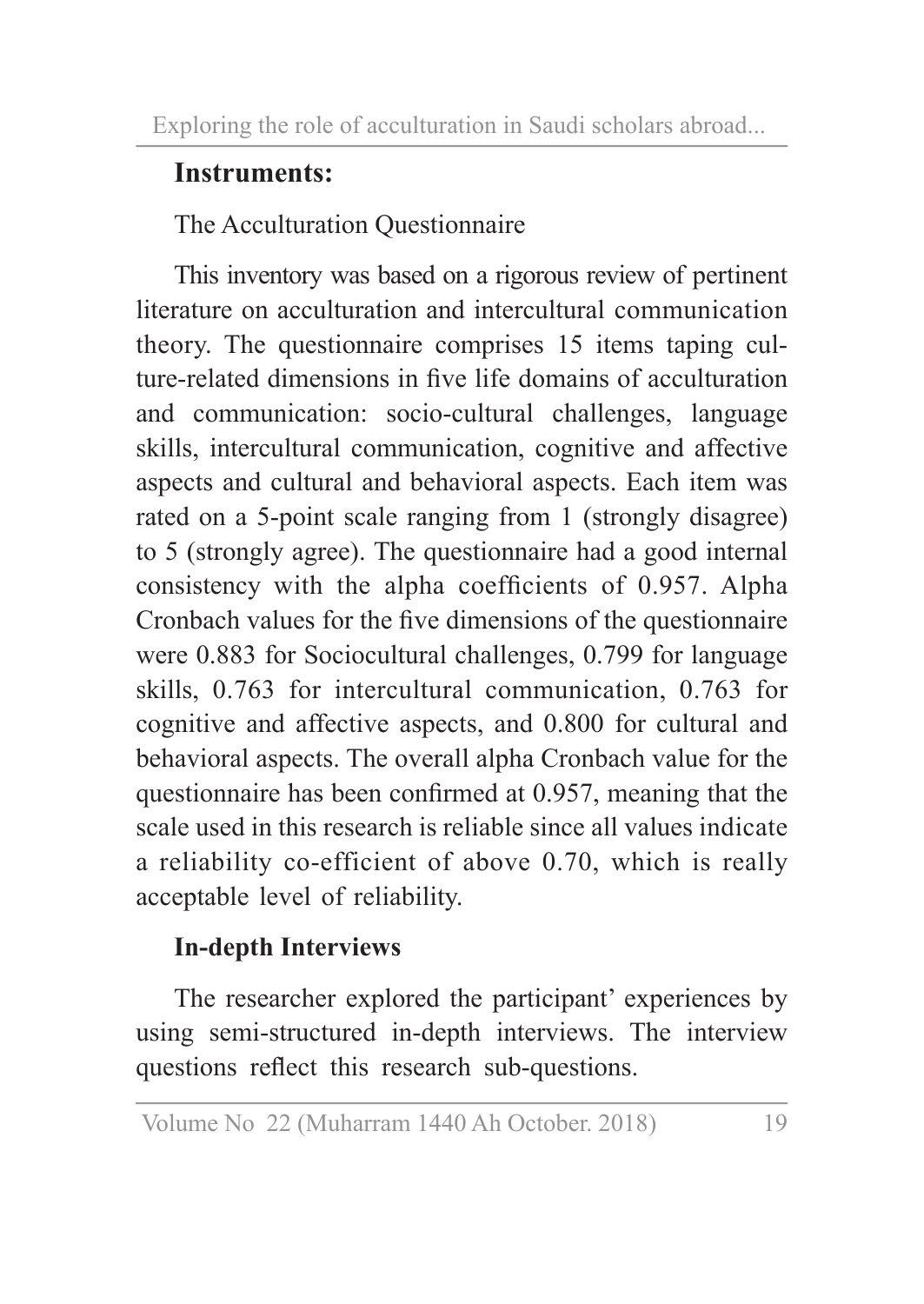### **Literature Review:**

#### **The Growing Theory of Acculturation**

Acculturation is the process that an individual must pass through to adapt to a different culture. For this to happen, there must be changes in both social and psychological behavior (Schumann, 1978). Terminologically, acculturation cannot be totally attributed to foreign language learning because acculturation can occur without existing in the target country (Schalley, 2015). However, some of the features of acculturation can be seen to be relevant to foreign language learning. Acculturation requires international students to adjust their social and psychological behaviors to become more integrated with the target culture (Shafaei, 2016). In this way, the distance that separates the learner from the target culture is a measure through which to evaluate acculturation (Hou, Neff & Kim, 2017).

The theory of acculturation could offer plausible explications for the individual differences in foreign language learning as it could also explain the intervening variables that influence the process of acquisition in second language settings with proposed models that highlight acculturation factors (Balakrishnan, 2017; Hou, et al., 2017; Mak, 2015; Schumann, 1978). Nevertheless, from the psychological perspective, motivation can be considered as an elemental factor (Cabo, et al., 2017; Dörnyei & Chan, 2013; Ramãrez, et al., 2013; Williams, 2017).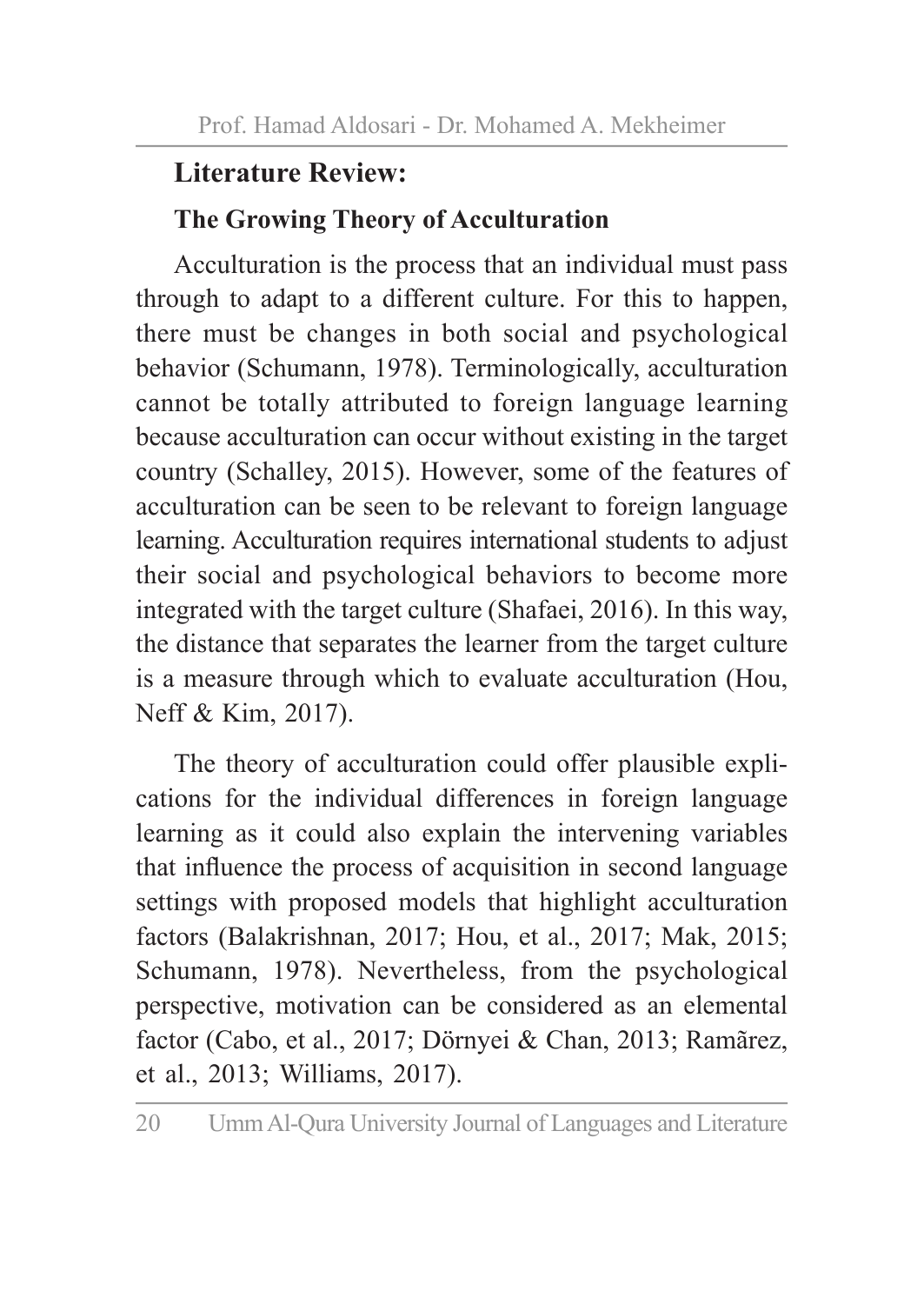However, there are obstacles to acculturation when the social or psychological distance is large, thereby inducing the learner to fail to progress after the early stages and the language will remain simplified or pidginized (Schaefer & Simon, 2017; Schotte, et al., 2018). Consequently, the language of the learner will be fossilized because of lack of communication with the target language group. Therefore, nativization of the new language in the target culture significantly involves a greater amount of assimilation linguistically and culturally. Learners need to make linguistic and cultural inputs correspond to the internal view of what constitutes the second language system, while the non-profiling of the target language or de-nativization represents the next stage when the learner modifies this early language to external inputs in a series of stages (Ramãrez, et al., 2017; Williams, 2017).

### **Integration of NNES Scholars**

Recently, there has been a growing research on the integration of non-native English speaking (NNES) scholars sent to Western countries. For instance, Leonard, Wayne, Wheeler, Valadez, Guillen & Vila (2002) suggested that linguists often tend to attribute NNES students with features that contrast with supposed attributes of 'modern Western society' without any real knowledge or experience of the other culture.

In addition, prior research also revealed that NNES scholars are more often likely to experience many problems in their accommodation to the requirements of their higher studies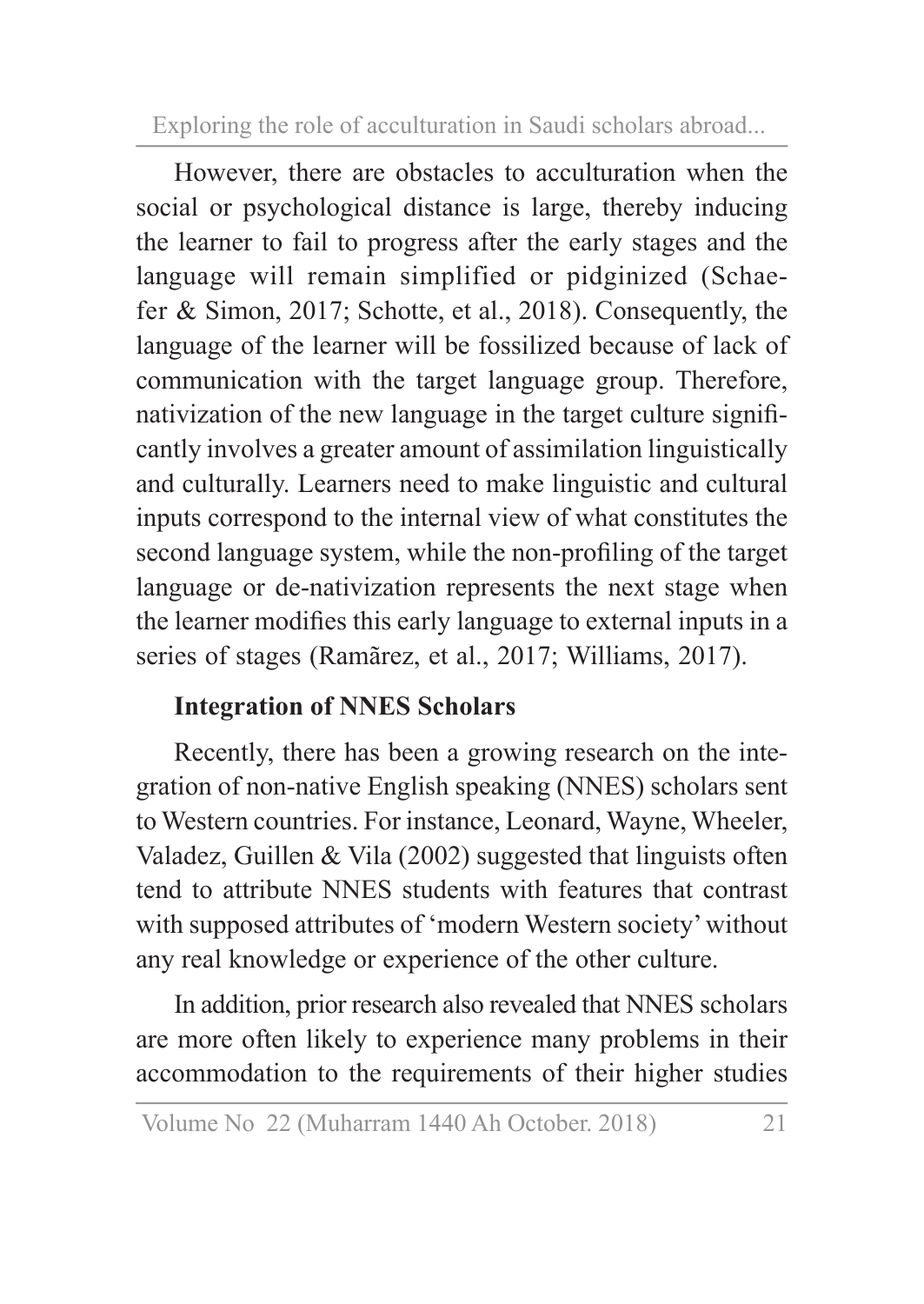in Western universities. In this vein, Myles & Cheng (2003) diagnosed the main challenge that these scholars encounter as being "to become acculturated into a new academic and cultural community" (p. 247). NNES scholars' problems are ascribed to their inability to adapt to the new target cultures or to reformulate their identities due to socio-cultural factors. Myles & Cheng (2003, p. 248) summarized these factors in language barriers, personal challenges, such as finances and family support, psycho-social challenges, such as making new friends, isolation, loss of social status, and understanding the rules of specific social situations and academic challenges. For example, researchers suggested that there is a link between scholars' social interaction with the host culture and their social adjustment (Bedford, 2017).

After a few years abroad, international scholars tend to get involved in social contact with native speakers in the target culture to the advantage of their socio-psychological adjustment and identification with the new cultural environment (Clément, et al., 1994; Noels et al., 2000). This tendency is supported by the NNES scholars' desire to integrate in the new society where they can socially contact with their native counterparts (Singh & Han 2010). However, intercultural communication competences differ from one country to another and from one culture to another, thereby causing pragmatic miscommunications, no matter how much vocabulary and grammar the students master (McMeniman and Evans, 1997; Myles & Cheng, 2003).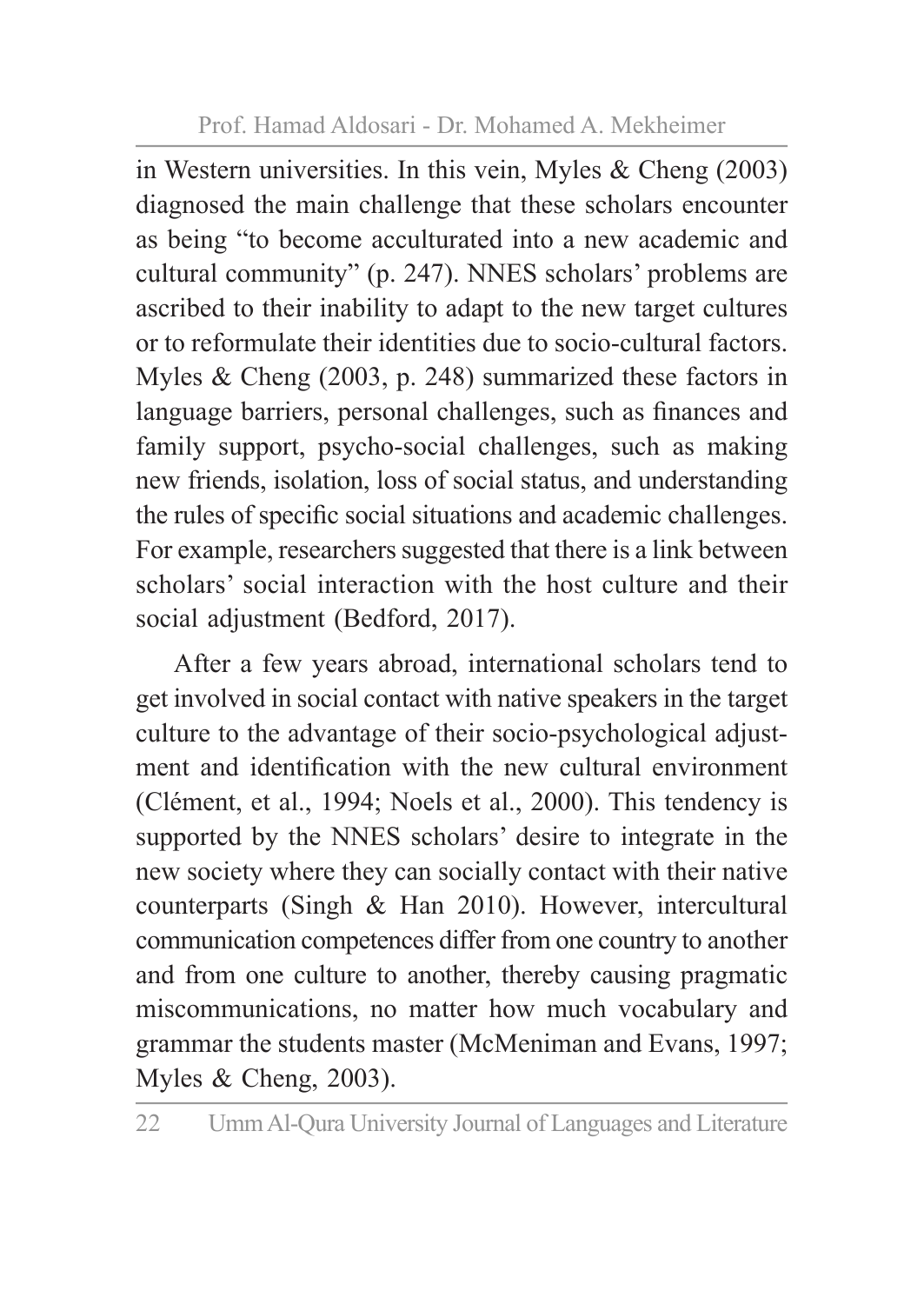According to researchers, sociocultural theory of language learning and acculturation/pidgnization theory consider language learners as active participants in a real language communication situation who engage in real-life language learning strategy use that facilitates direct communication with indigenous cultural groups (Baralt, et al., 2016; Burnette, et al., 2013; Donato and MacCormick, 1994; Fernández-Dobao, 2016; Moranski, 2016; Sato, 2017). In ESL contexts, where scholars are sent to Western countries for learning at higher institutions, language for communication is inexorably related to acculturation and identity formation through reformulation processes that takes time (Cabo, et al., 2017).

Affective factors are also important for acculturation to take place inasmuch as cognitive factors are. Prior research demonstrated that motivational factors play a significant role in acculturation since motivation is an important factor in the social-cultural and personal identification profiles of international students in western societies (Clément, Dörnyei, & Noels, 1994; Dörnyei & Chan, 2013). Motivation for learning a second language makes scholars more interested in identifying with the socio-cultural and personal context of the learning environment (Dörnyei & Chan, 2013), now that this motivation-influenced context drives scholars abroad to accommodate themselves to the multicultural environment (Dörnyei and Csizér, 2005).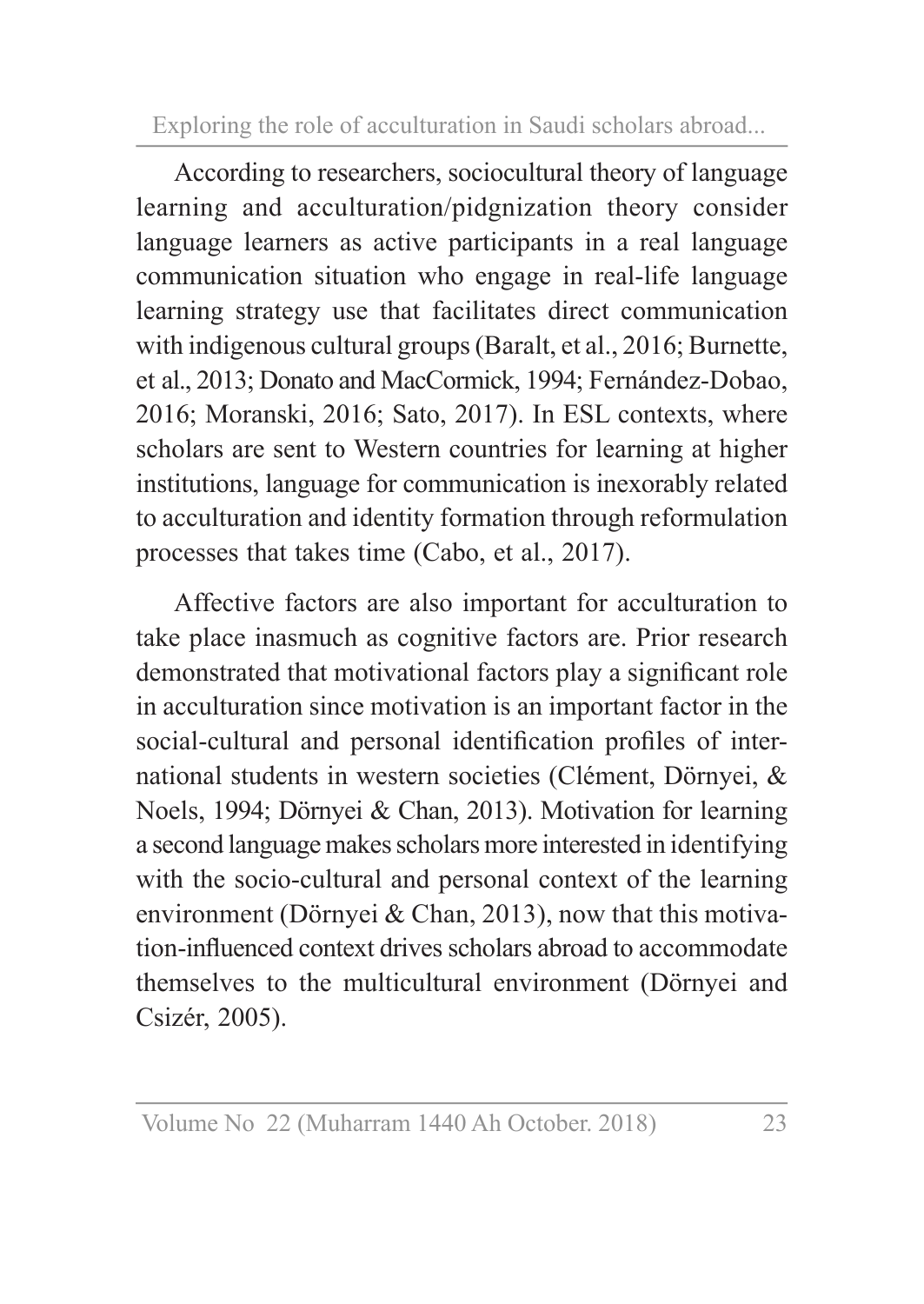### **Results:**

#### **Results from the questionnaire study**

Participants consisted of  $\%$  53.8 (n=14) males and 46.2  $\%$  (n=12) females. The majority of the sample were males (53.8%); for age, 38.5% were below 30 years old and 61.5 % were aged above 30 years old. Slightly below half of the sample (46.1 %) were specialized in Language and Literature, 23.1% w were specialized in Sciences, 19.2 % were specialized in Humanities and Social sciences, and finally 11.5 % were specialized in medical sciences.

| Gender | Frequency | Percent            | Age      | Frequency   Percent |        |
|--------|-----------|--------------------|----------|---------------------|--------|
| Male   | 14        | $\frac{9}{6}$ 53.8 | Under 30 | 10                  | %38.5  |
| Female | 12        | $\frac{9}{646.2}$  | Above 30 | 16                  | %61.5  |
| Total  | 26        | %100.0             | Total    | 26                  | %100.0 |

**Table 1:** Distribution of the sample by gender and age

**Table 2:** Distribution of the sample by Specialty

| Specialty                      | Frequency | Percent           |
|--------------------------------|-----------|-------------------|
| Language and Literature        | 12        | $\%46.2$          |
| Sciences                       | 6         | $\frac{623.1}{2}$ |
| Medical sciences               |           | %11.5             |
| Humanities and Social sciences |           | $\%19.2$          |
| Total                          | 26        | %100.0            |

24 Umm Al-Qura University Journal of Languages and Literature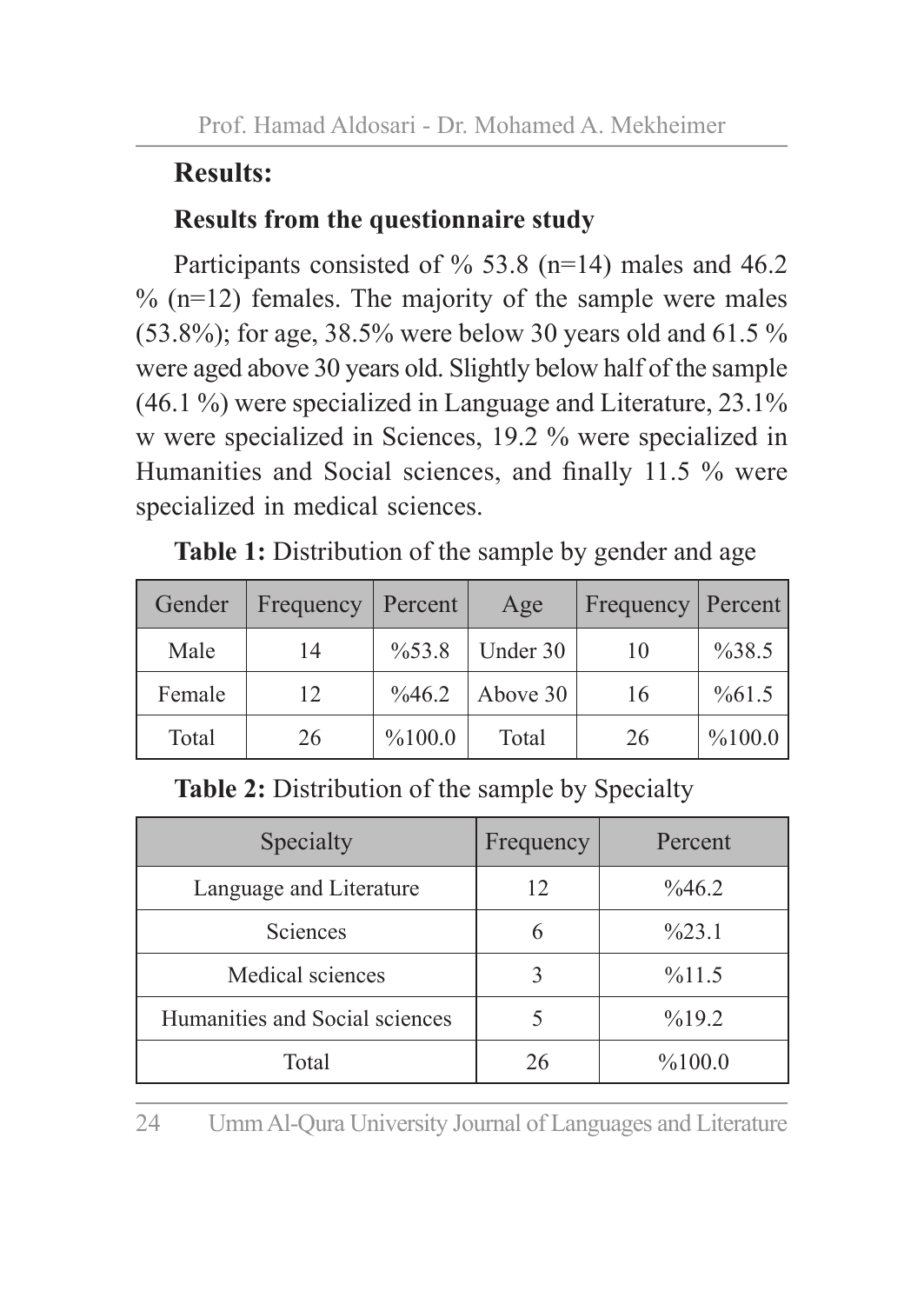The descriptive statistics for the key variables in the study are presented below. The means and standard deviations associated with each scale that were used to measure the role of native and host cultures in English education and acculturation of Saudi scholars abroad are shown in Tables 3, 4, 5, 6 and 7 respectively.

**Table 3:** One-Sample Statistics Mean Values of Sociocultural challenges for the first dimension

| Socio-cultural challenges<br>dimension                                                                                                                      | Mean | Std.<br>Deviation | $\frac{0}{0}$ | t      | Sig.<br>$(2$ -tailed) |
|-------------------------------------------------------------------------------------------------------------------------------------------------------------|------|-------------------|---------------|--------|-----------------------|
| 1. Given my Arab and<br>Muslim backdrop, I have<br>to work harder to improve $ 4.62\rangle$<br>the stereotypes about Mus-<br>lim Arabs.                     |      | .496              | 92%           | 16.602 | 0.000                 |
| 2. I feel the pressure that<br>what I do or say will be<br>seen as representative of<br>my ethnicity, race, lan-<br>guage and religion.                     | 4.00 | 1.200             | 80%           | 4.249  | 0.000                 |
| 3. On campus, I feel that<br>my first language and pri-<br>or education constitutes a<br>limitation on studying in<br>English in a western uni-<br>versity. | 4.00 | 1.200             | 80%           | 4.249  | 0.000                 |
| Overall mean                                                                                                                                                | 4.21 | 0.97              | 84%           | 23.324 | 000                   |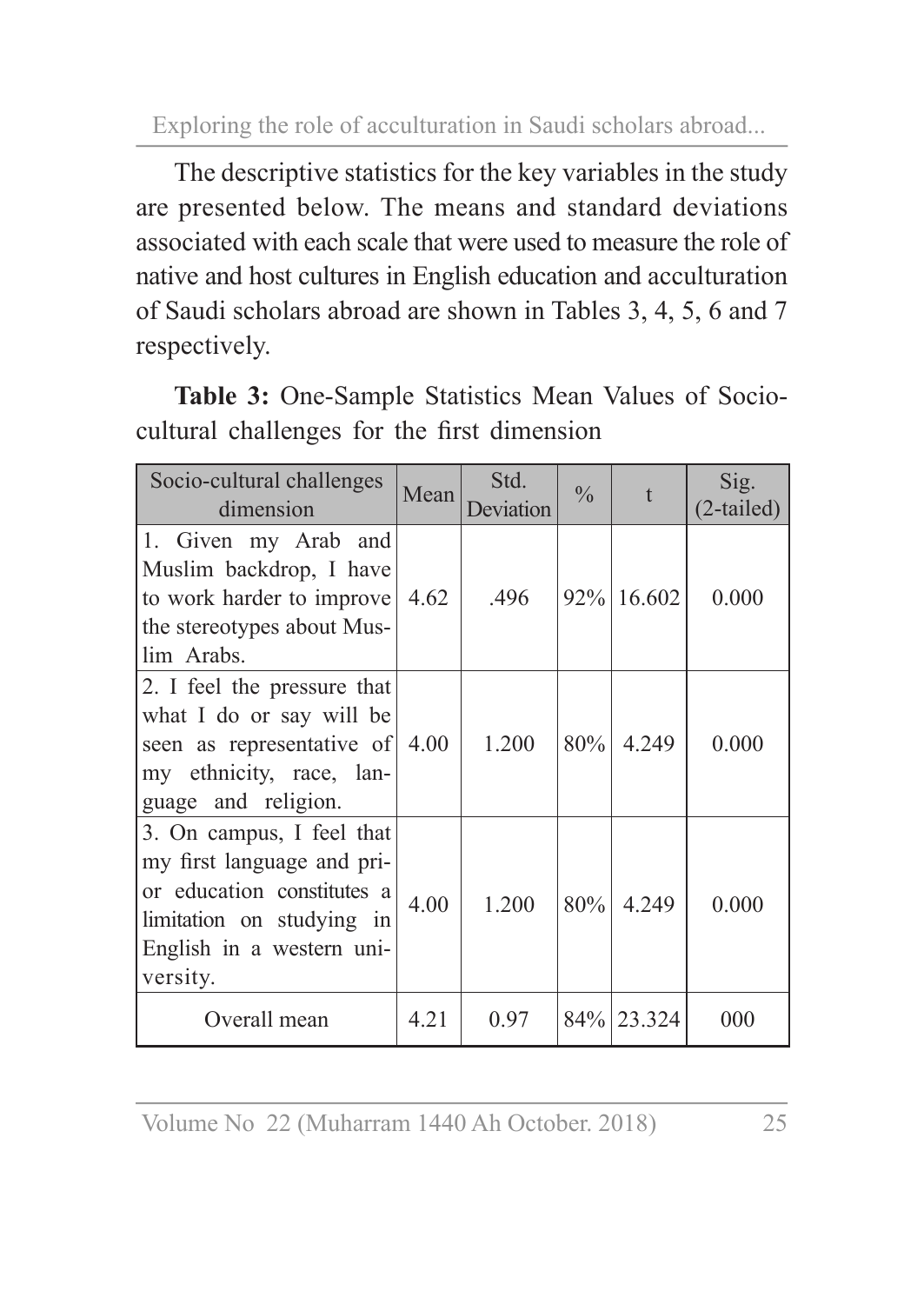Table 3 shows the means, standard deviations, and t-value of the variables used in this study. The overall mean (Mean = 4.21,  $SD = 0.97$  for the Socio-cultural challenges dimension was reasonably high. The respondents reported moderately high levels of Socio-cultural challenges. The highest mean was for the statement (Given my Arab and Muslim backdrop, I have to work harder to improve the stereotypes about Muslim Arabs) (Mean =  $4.62$ , SD =  $.496$ ).

**Table 4:** One-Sample Statistics Mean Values of Language skills for second Dimension

| Intercultural<br>communication                                                                                                                                                                     | Mean | Std.<br>Deviation | $\frac{0}{0}$ |           | Sig.<br>$(2-tailed)$ |
|----------------------------------------------------------------------------------------------------------------------------------------------------------------------------------------------------|------|-------------------|---------------|-----------|----------------------|
| 4. It is harder for me to<br>perform well in my studies<br>because of my proficiency<br>level in English.                                                                                          | 1.46 | .761              | 29%           | $-10.314$ | 0.000                |
| 5. I sometimes feel misun-<br>derstood or limited in daily<br>situations/communication<br>with others in the target<br>country because of my<br>incompetent intercultural<br>communication skills. | 4.38 | .752              | 88%           | 9.383     | 0.000                |
| 6. I feel bothered by<br>speaking English with an<br>accent.                                                                                                                                       | 4.62 | .496              | 92%           | 16.602    | 0.000                |
| Overall mean                                                                                                                                                                                       | 3.49 | 0.67              | 70%           | 30.909    | 000                  |

26 Umm Al-Qura University Journal of Languages and Literature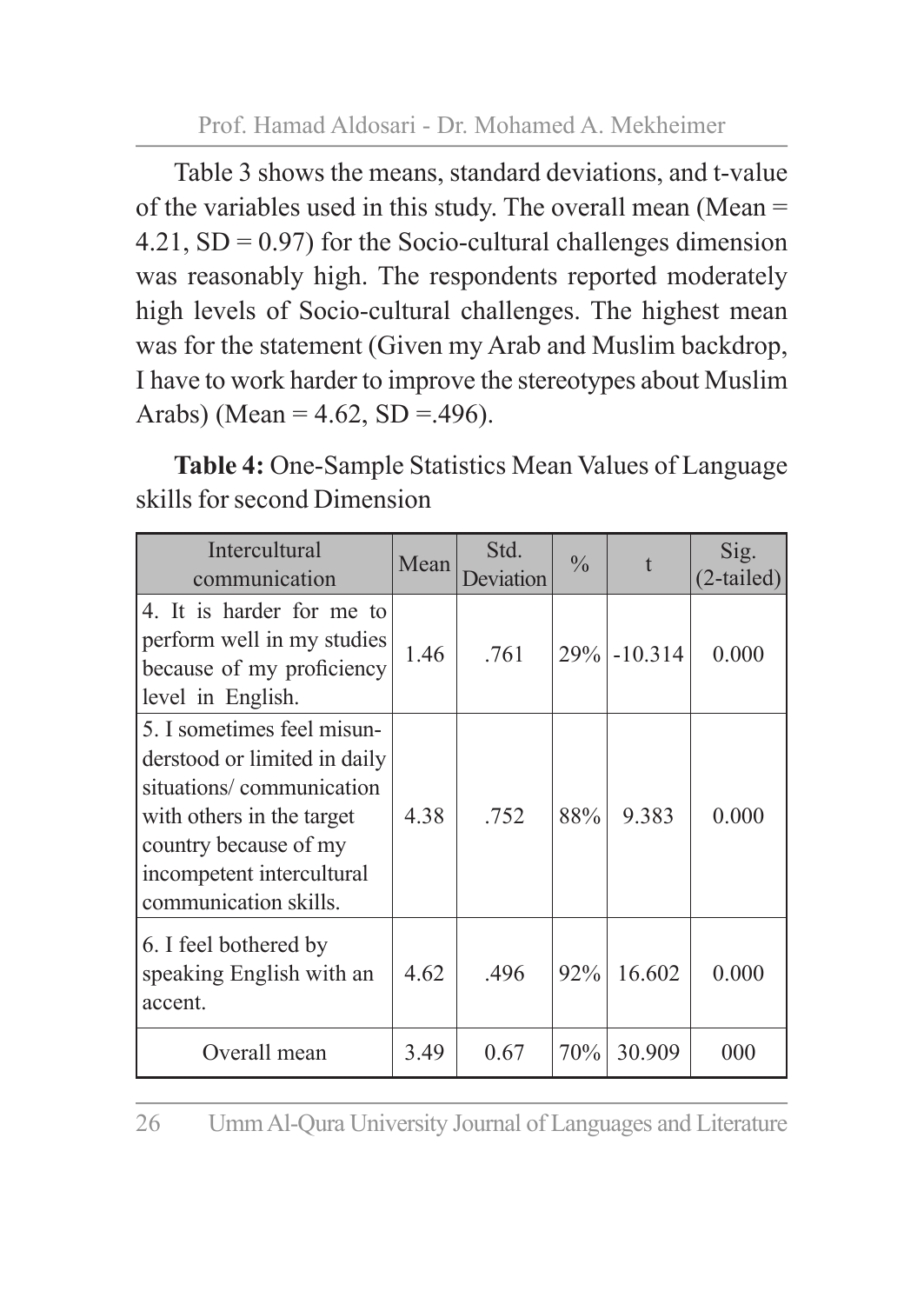Table 4 shows the means, standard deviations, and t-value of the variables used in this study. The overall mean (Mean  $= 3.49$ , SD  $= 0.67$ ) for Language skills dimension was reasonably high. The respondents reported moderately medium levels of Language skills. The highest mean was for the statement (I feel bothered by speaking English with an accent) (Mean =  $4.62$ , SD =  $.496$ ).

**Table 5:** One-Sample Statistics Mean Values of Intercultural communication for third Dimension

| Intercultural<br>communication                                                                                                           | Mean | Std.<br>Deviation | $\frac{0}{0}$ |          | Sig.<br>$(2-tailed)$ |
|------------------------------------------------------------------------------------------------------------------------------------------|------|-------------------|---------------|----------|----------------------|
| 7. I have had disagree-<br>ments with other Saudis<br>(e.g., friends or family)<br>for liking Western customs<br>traditions.<br>$\alpha$ | 1.96 | 1.216             | 39%           | $-4.355$ | .000                 |
| 8. I have had 3 ments<br>with westerners for liking<br>and practicing Saudi or<br>Islamic customs, traditions<br>or rites.               | 3.88 | 1.243             | 78%           | 3.628    | .001                 |
| 9. I feel that my particular<br>practices (Saudi or Western)<br>have caused conflict in<br>my relationships.                             | 4.46 | .508              | 89%           | 14.659   | .000                 |
| Overall mean                                                                                                                             | 3.44 | 0.99              | 69%           | 20.550   | 000                  |

Volume No 22 (Muharram 1440 Ah October. 2018) 27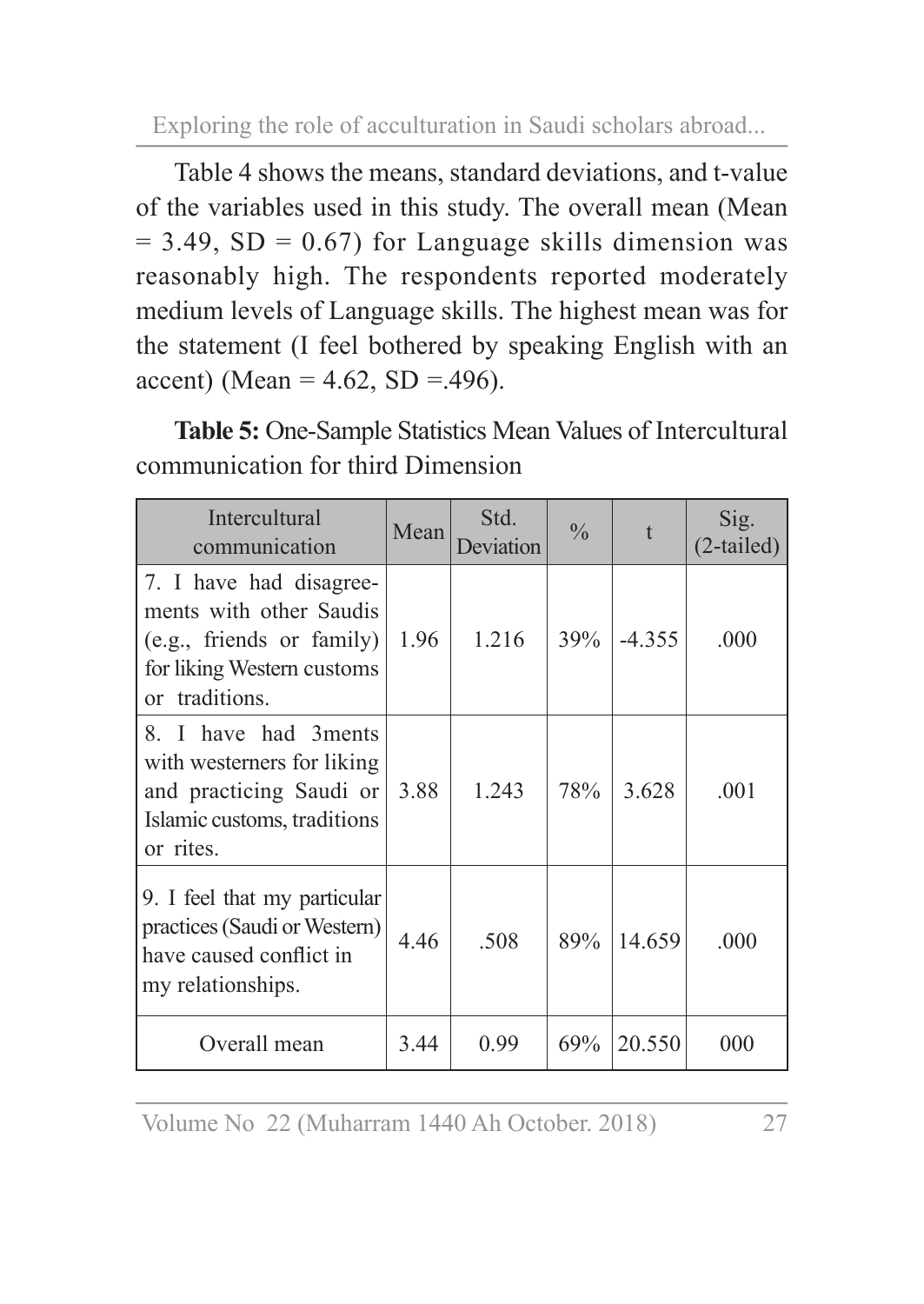Table 5 shows the means, standard deviations, and t-value of the variables used in this study. The overall mean (Mean =  $3.49$ ,  $SD = 0.67$ ) for the Intercultural communication dimension was reasonably high. The respondents reported moderately medium levels of Intercultural communication. The highest mean was for the statement (I feel that my particular practices (Saudi or Western) have caused conflict in my relationships)  $(Mean = 4.46, SD = .508).$ 

**Table 6:** One-Sample Statistics Mean Values of Cognitive and affective aspects for fourth Dimension

| Cognitive and affective<br>aspects                                                                                                                                          | Mean | Std.<br>Deviation | $\frac{0}{0}$ |        | Sig.<br>$(2-tailed)$ |
|-----------------------------------------------------------------------------------------------------------------------------------------------------------------------------|------|-------------------|---------------|--------|----------------------|
| 10. I learned a lot about<br>who I am through inter-<br>actions with others abroad<br>during my studies.                                                                    | 4.69 | 471               | 94%           | 18.333 | .000                 |
| 11. I could develop mature<br>cultural self-awareness<br>by communicating with<br>others who are different<br>from my culture.                                              | 4.08 | 1.230             | 82%           | 4.463  | .000                 |
| 12. Learning the target<br>language is a good way<br>to learn about its culture,<br>especially when you live in<br>that target culture and feel<br>empathy with its people. | 4.54 | .508              | 91%           | 15.430 | .000                 |
| Overall mean                                                                                                                                                                | 4.44 | 0.74              | 89%           | 33.67  | 000                  |

28 Umm Al-Qura University Journal of Languages and Literature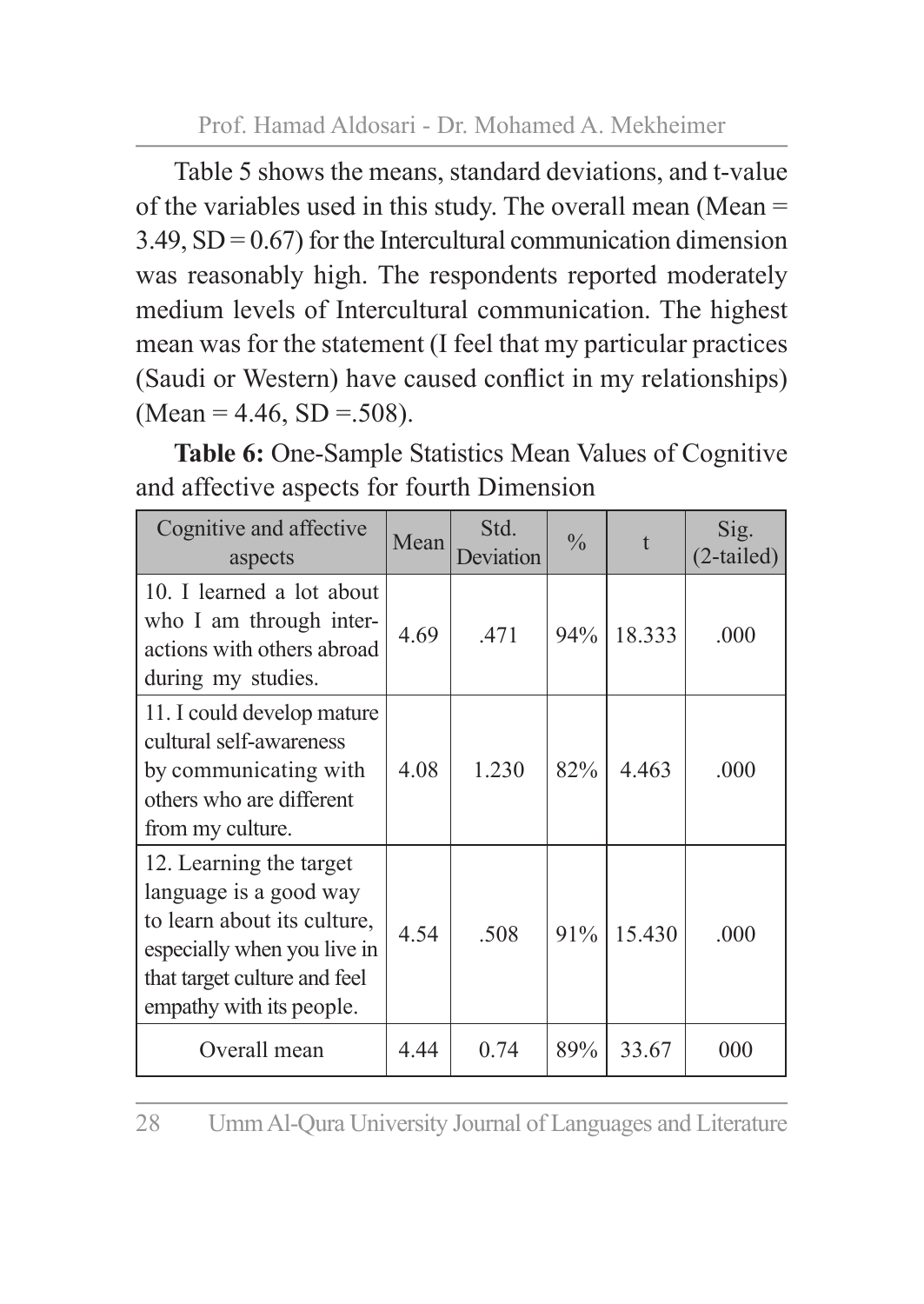Table 6 shows the means, standard deviations, and t-value of the variables used in this study. The overall mean (Mean  $= 4.44$ , SD  $= 0.74$ ) for the cognitive and affective aspects dimension was reasonably high. The respondents reported moderately high levels of cognitive and affective aspects. The highest mean was for the statement (I learned a lot about who I am through interactions with others abroad during my studies) (Mean =  $4.69$ , SD =  $.471$ ).

**Table 7:** One-Sample Statistics Mean Values of Cultural and behavioral for the Fifth Dimension

| Cognitive and affective<br>aspects                                                                                                                                    | Mean | Std.<br>Deviation | $\frac{0}{0}$ |          | Sig.<br>(2-tailed) |
|-----------------------------------------------------------------------------------------------------------------------------------------------------------------------|------|-------------------|---------------|----------|--------------------|
| 13. I feel that people very<br>often interpret my behavior<br>based on their stereotypes<br>of what Saudis are like.                                                  | 4.54 | .508              | 91%           | 15.430   | .000               |
| 14. When I am in a place<br>or room where I am the<br>only Saudi person, I often<br>feel different or isolated;<br>my communicative skills<br>fail me.                | 2.00 | 1.200             | 40%           | $-4.249$ | .000               |
| 15. When communicat-<br>ing with someone of a<br>different gender, race,<br>nationality, I often<br><sub>or</sub><br>wonder what I should or<br>should not do or say. | 4.54 | .508              | 91%           | 15.430   | .000               |
| Overall mean                                                                                                                                                          | 3.69 | 0.74              | 74%           | 27.98    | 000                |

Volume No 22 (Muharram 1440 Ah October. 2018) 29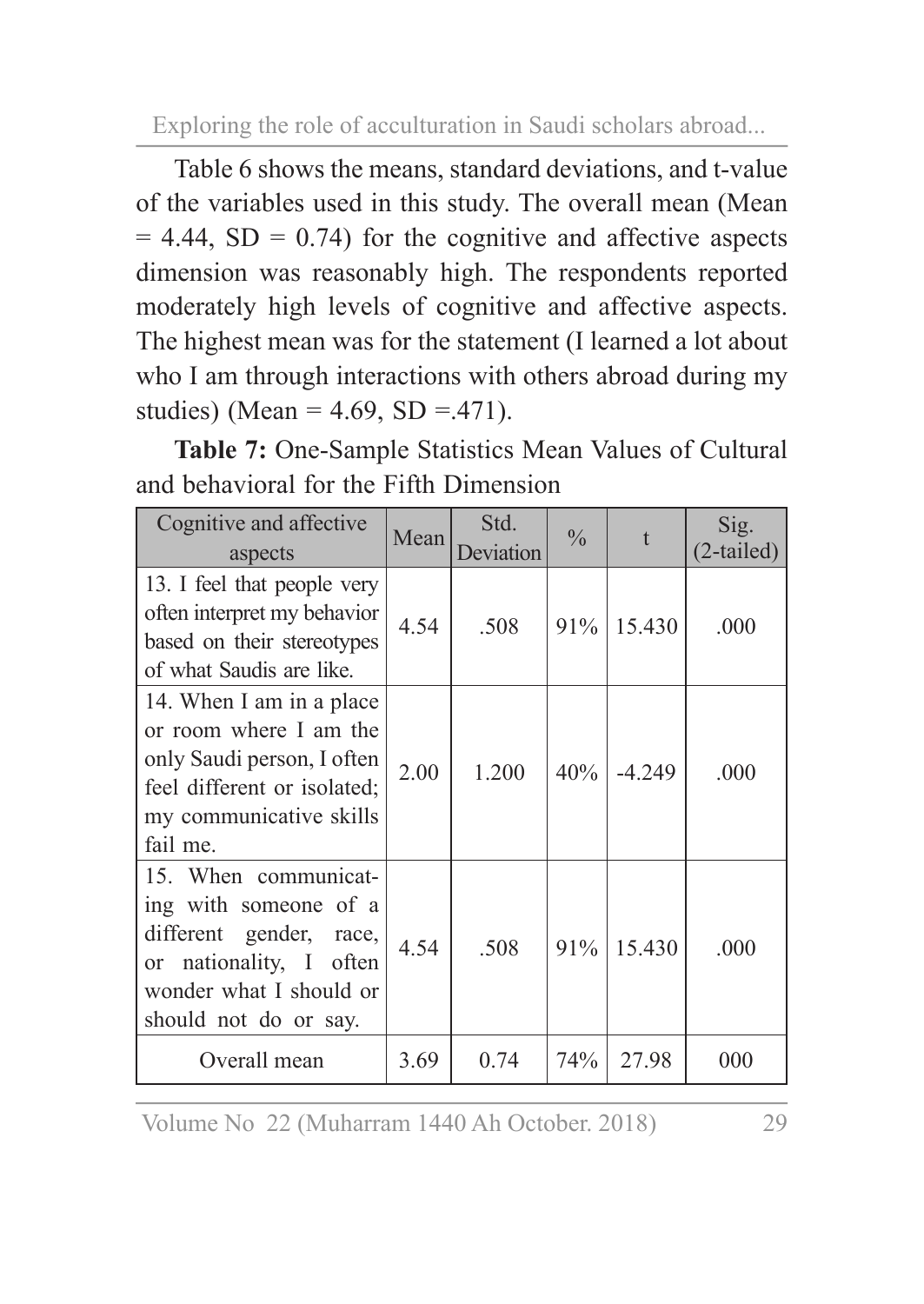Table 7 shows the means, standard deviations, and t-value of the variables used in this study. The overall mean (Mean  $= 3.69$ , SD  $= 0.74$ ) for the cultural and behavioral dimension was reasonably high. The respondents reported moderately medium levels of cultural and behavioral. The highest mean was equally shared by the statements (I feel that people very often interpret my behavior based on their stereotypes of what Saudis are like) and (When communicating with someone of a different gender, race, or nationality, I often wonder what I should or should not do or say.) (Mean  $= 4.54$ , SD  $= 508$ ).

To explore the role of native and host cultures in English education and acculturation of Saudi scholars abroad and to identify the factors that affect Saudi scholars' acculturation in western universities, factor analysis, using Principal Components Extraction and Varimax Rotation, was performed on the correlation of 15 items in total. See Table 17 for factor loadings and descriptions of the four components. Table 8 below sums up the results:

Table 8

Rotated Component Matrix - The Acculturation Factors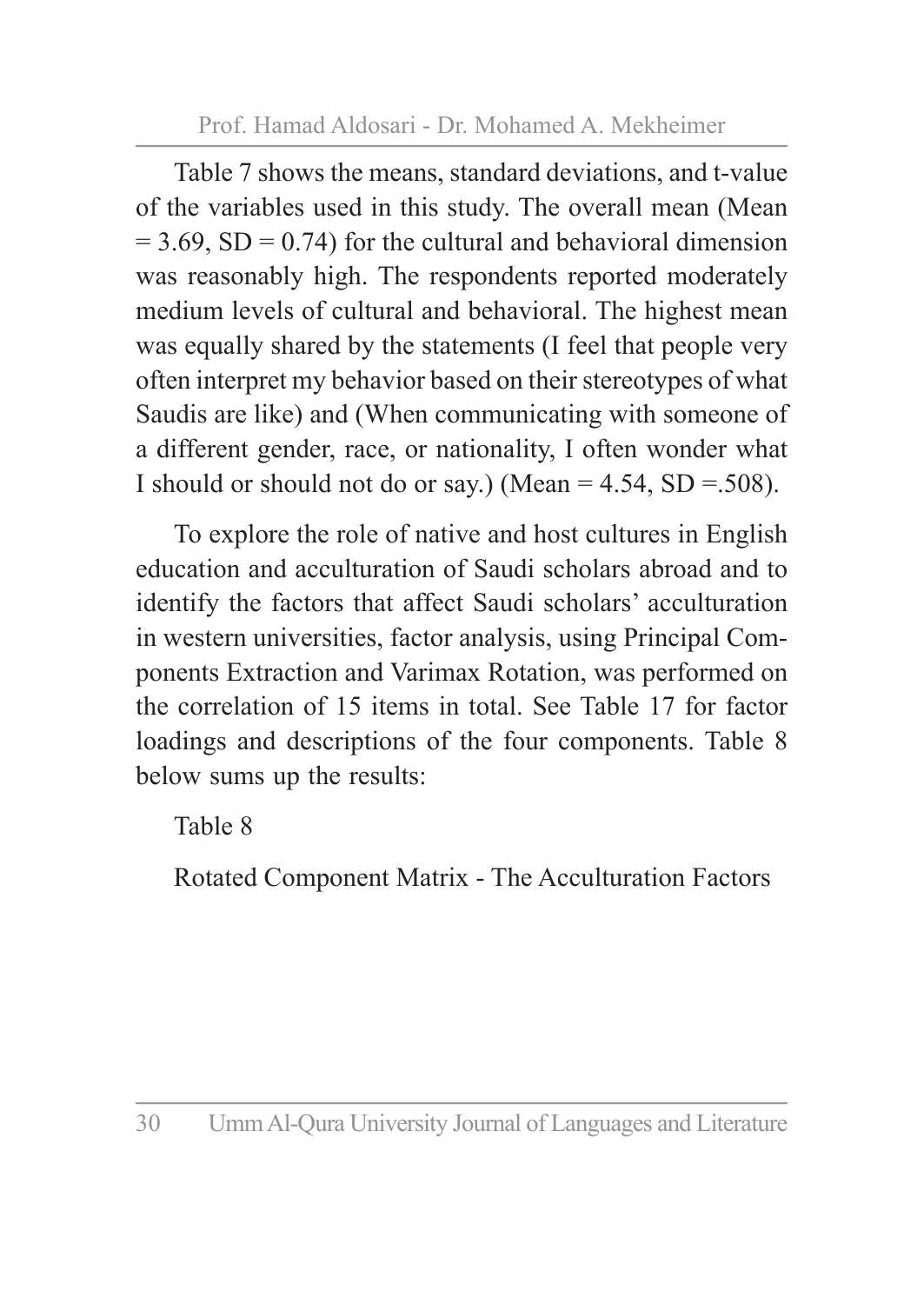| Rotated Component Matrix <sup>a</sup>                                                                                                                                                |           |                |   |   |  |
|--------------------------------------------------------------------------------------------------------------------------------------------------------------------------------------|-----------|----------------|---|---|--|
| Items                                                                                                                                                                                | Component |                |   |   |  |
|                                                                                                                                                                                      | 1         | $\overline{2}$ | 3 | 4 |  |
| On campus, I feel that my first language and<br>prior education constitutes a limitation on<br>studying in English in a western university.                                          | .936      |                |   |   |  |
| I feel the pressure that what I do or say will be<br>seen as representative of my ethnicity, race,<br>language and religion.                                                         | .936      |                |   |   |  |
| I have had disagreements with westerners for<br>liking and practicing Saudi or Islamic customs,<br>traditions or rites.                                                              | .932      |                |   |   |  |
| I could develop mature cultural self-awareness<br>by communicating with others who are<br>different from my culture.                                                                 | .917      |                |   |   |  |
| When I am in a place or room where I am the<br>only Saudi person, I often feel different or<br>isolated; my communicative skills fail me.                                            | $-913$    |                |   |   |  |
| I have had disagreements with other Saudis<br>(e.g., friends or family) for liking Western<br>customs or traditions.                                                                 | $-908$    |                |   |   |  |
| I sometimes feel misunderstood or limited in<br>daily situations/communication with others in<br>the target country because of my incompetent<br>intercultural communication skills. |           | $-948$         |   |   |  |
| I feel that people very often interpret my<br>behavior based on their stereotypes of what<br>Saudis are like.                                                                        |           | .899           |   |   |  |

Volume No 22 (Muharram 1440 Ah October. 2018) 31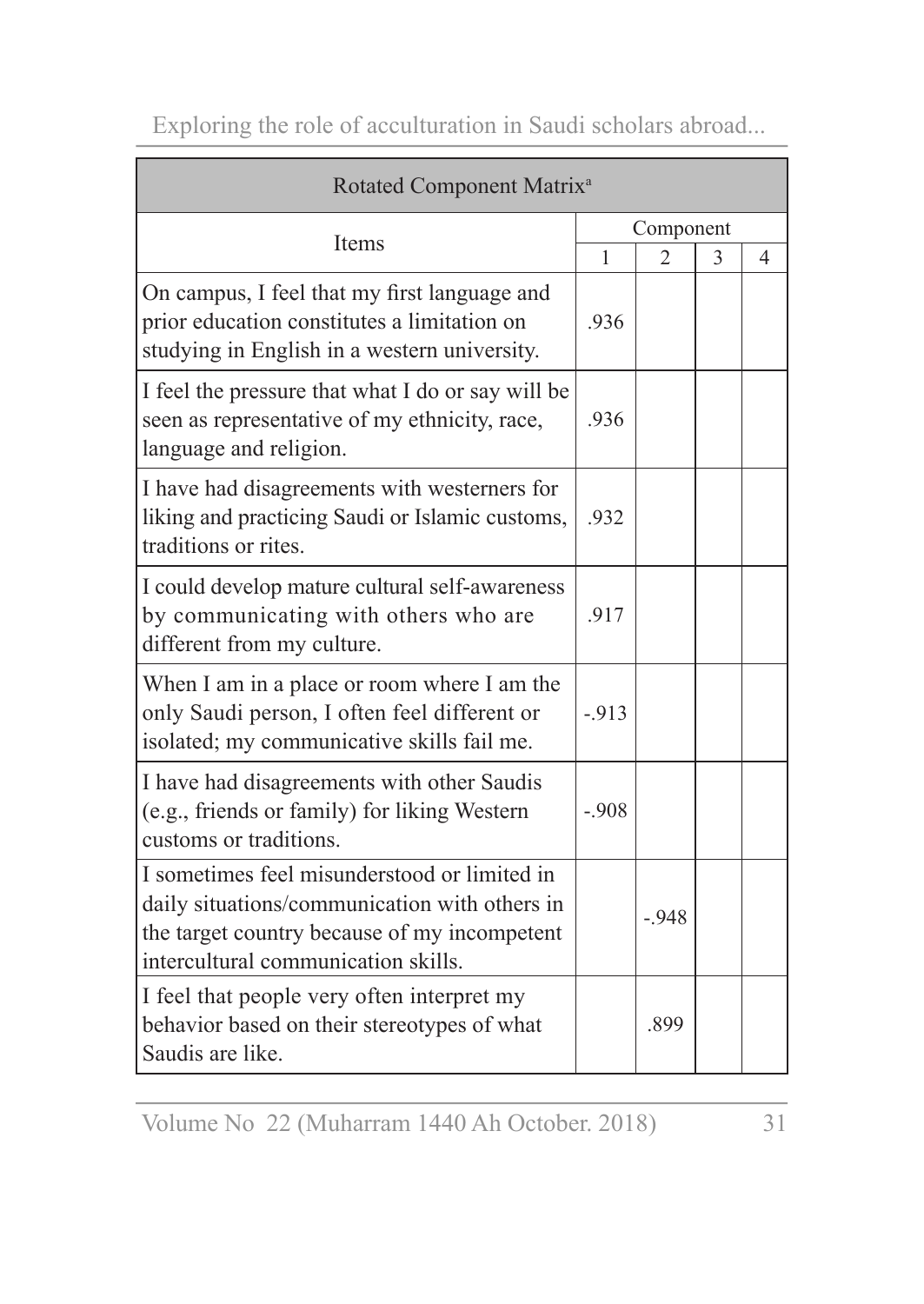| Rotated Component Matrix <sup>a</sup>                                                                                                                             |              |        |           |         |  |
|-------------------------------------------------------------------------------------------------------------------------------------------------------------------|--------------|--------|-----------|---------|--|
|                                                                                                                                                                   |              |        | Component |         |  |
| Items                                                                                                                                                             | $\mathbf{1}$ | 2      | 3         | 4       |  |
| Learning the target language is a good<br>way to learn about its culture, especially<br>when you live in that target culture<br>and feel empathy with its people. |              | .768   |           |         |  |
| I feel that my particular practices<br>(Saudi or Western) have caused conflict<br>in my relationships.                                                            |              |        | .887      |         |  |
| Given my Arab and Muslim backdrop,<br>I have to work harder to improve the<br>stereotypes about Muslim Arabs.                                                     |              |        | $-.878$   |         |  |
| When communicating with someone of<br>a different gender, race, or nationality, I<br>often wonder what I should or shouldn't<br>do or say.                        |              |        |           | .848    |  |
| I learned a lot about who I am through<br>interactions with others abroad during<br>my studies.                                                                   |              |        |           | $-.696$ |  |
| I feel bothered by speaking English<br>with an accent.                                                                                                            |              |        |           | .674    |  |
| It is harder for me to perform well in<br>my studies because of my proficiency<br>level in English.                                                               |              |        |           | .585    |  |
| Total                                                                                                                                                             | 5.456        | 2.841  | 2.431     | 2.177   |  |
| % of Variance                                                                                                                                                     | 36.372       | 18.938 | 16.208    | 14.515  |  |
| Cumulative %                                                                                                                                                      | 36.372       | 55.310 | 71.517    | 86.032  |  |

32 Umm Al-Qura University Journal of Languages and Literature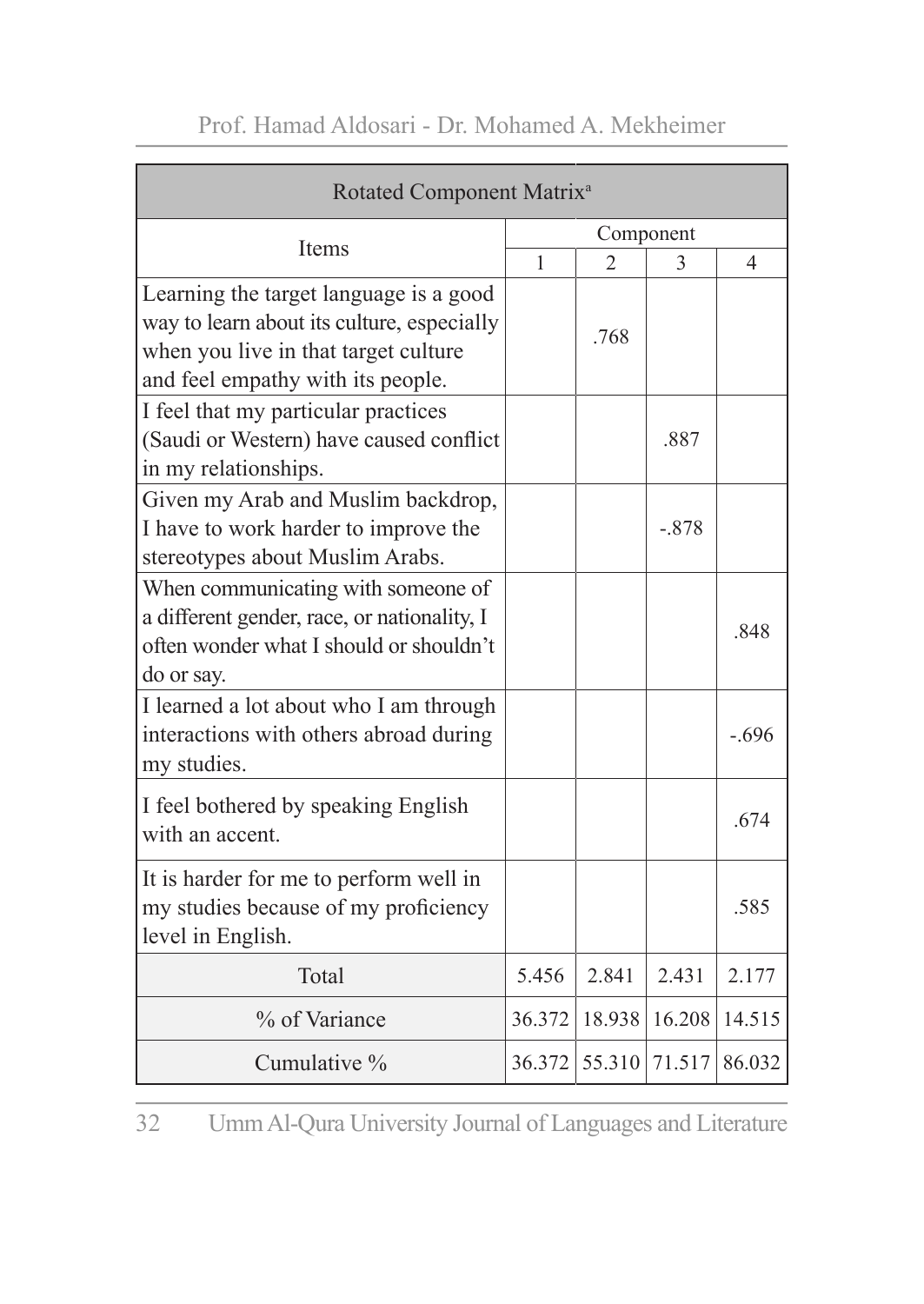The first factor of acculturation consists of six items, whose coefficients varied between -0.913 and 0.936; these items describe the variables concerning the effect on Saudi scholars' acculturation in western universities. This factor explains 36.37% of the total variance. It comprises items from the socio-cultural challenges in the first dimension and cognitive and affective aspects in the fifth dimension and items from the Intercultural communication dimension.

The second factor delineated a cluster of three items, whose coefficients varied between -0.948 and 0.899. These items derived from the Language skills dimension, the cultural and behavioral aspects dimension, and the cognitive and affective aspects dimension, accounting for 18.9 % of the total variance. The third factor delineated a cluster of two items, whose coefficients varied between -0.878 and 0.887, and were derived from the Intercultural communication dimension, and the Socio-cultural challenges dimension, thus accounting for 16.20% of the total variance. The fourth factor delineated a cluster of four items, whose coefficients varied between -0.696 and 0.848, deriving from the cultural and behavioral aspects dimension, the cognitive and affective aspects dimension, and Language skills dimension, eventually accounting for 14.5% of the total variance.

To check gender and specialty effect on acculturation, linear regression analysis was conducted. Table 9 below summarizes the results of the linear regression analysis, which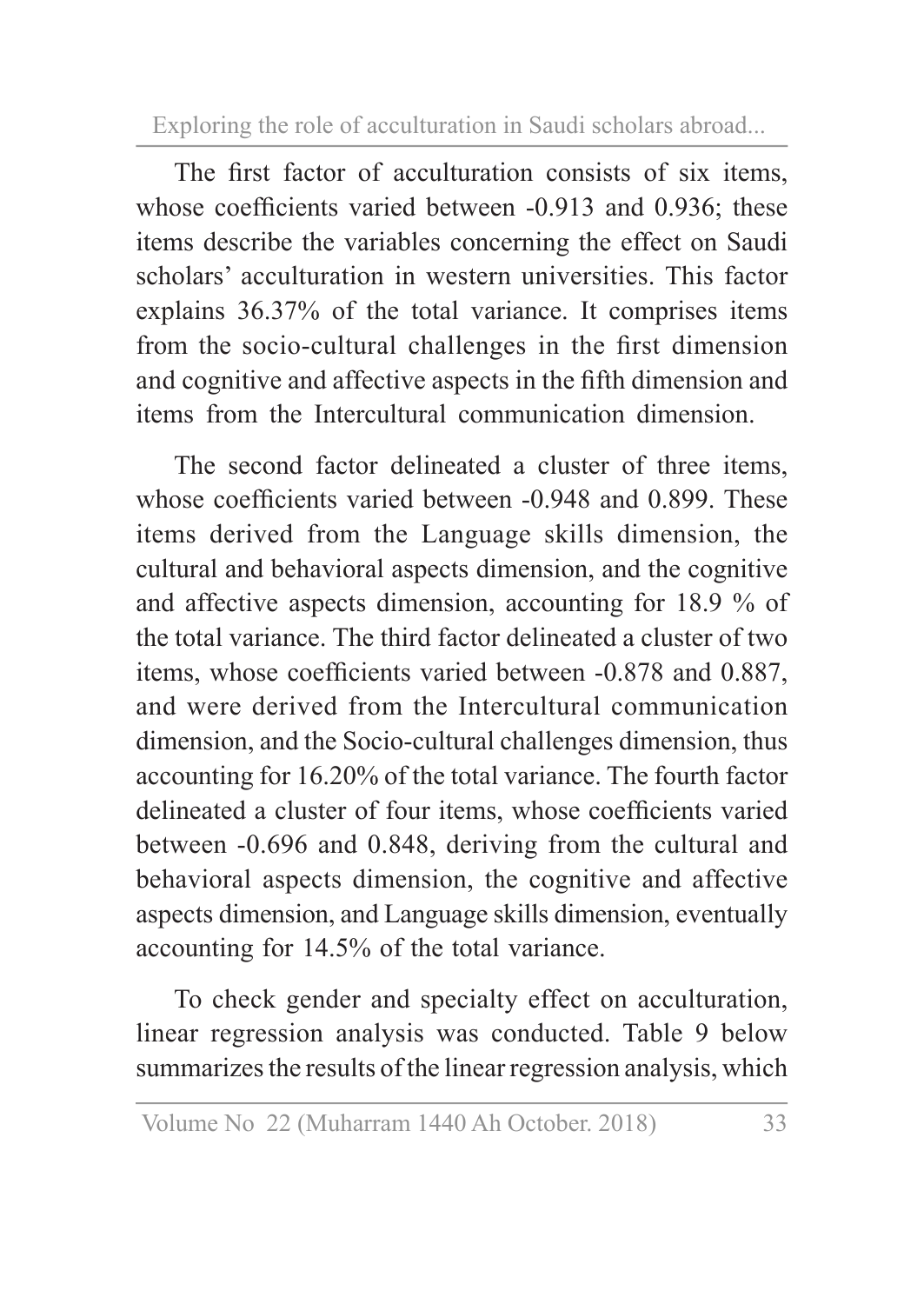indicates that the model is highly significant ( $p < 0.01$ ).

| Model      | Unstandardized<br>Coefficients |               | Standardized<br>Coefficients |        | Sig. | $R^2$            |
|------------|--------------------------------|---------------|------------------------------|--------|------|------------------|
|            | B                              | Std.<br>Error | <b>B</b> eta                 |        |      |                  |
| (Constant) | 56.081                         | 1.650         |                              | 33.992 | .000 |                  |
| <b>Sex</b> | .498                           | 1.228         | .094                         | .405   | .689 | 267 <sup>a</sup> |
| Specialty  | .471                           | .528          | .207                         | .893   | .381 |                  |

**Table 9:** Regression of affect acculturation in the sample of the study

Table (9) above shows that there are no significantly statistical differences ( $\alpha \leq 0.05$ ) between the variables of Sex and Specialty towards acculturation in the sample of the study. There were no effects attributable to sex, as the (t) value is (.405) and the level of significance is (0..689), nor were there any differences attributable to Specialty as the (t) value is(.893) and the level of significance is(0.381).

### **Results from Interviews:**

The researchers conducted interviews with three participants to explore the socio-cultural, linguistic, cognitive, affective and social aspects of their acculturation to the target country culture and their learning experiences, social life in the new communities. The socio-cultural lives of the cases studied here varied depending on a variety of internal and external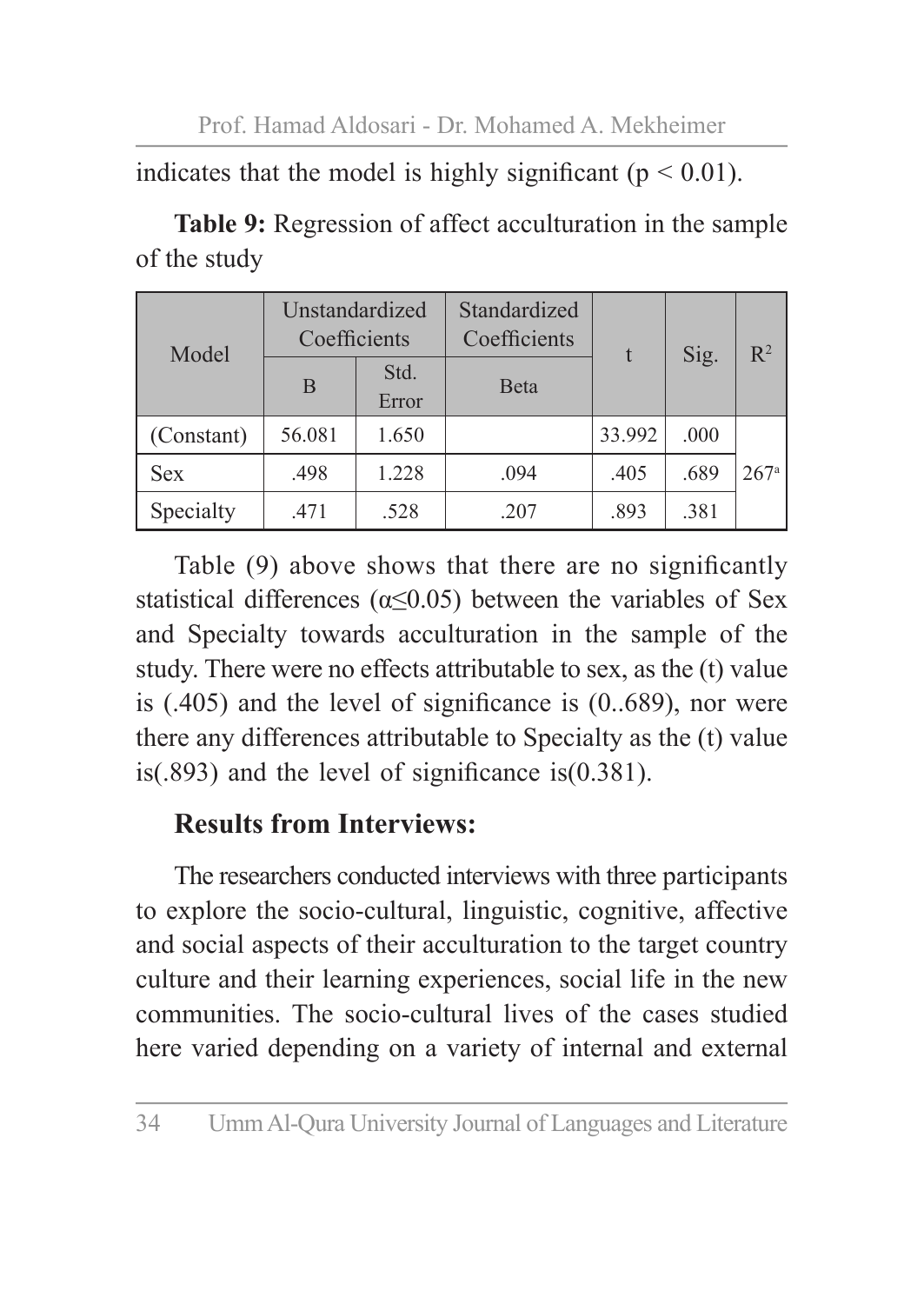factors, including their language proficiency, the socio-cultural challenges, intercultural communication, cognitive, affective and behavioral aspects, their social background in their homeland, and whether they adapted well or not in their new social worlds. The three participants were married, living with their spouses and children during their studies. One of them was married to an American. These three scholars stated that they had a better chance for socializing with other families from different cultures, and they were more likely to meet other families in their educational settings and in their local communities. The participants were purposely involved in friendships with native-speakers in the target countries in order to improve their language experiences and become better acquainted with the culture. They reported that they were keener on partaking with social events and meeting new people. The three cases lived independently or in shared houses with other families from the target culture. Thus, they had also a good chance socializing with the host native-speaking families. They all had received much of affective and cultural support from these families, as they reported, but they still had access to other ethnic groups of native-speaking social networks at the university when they felt more comfortable spending their leisure time with these outsider students. The three cases below were kept anonymous at their request.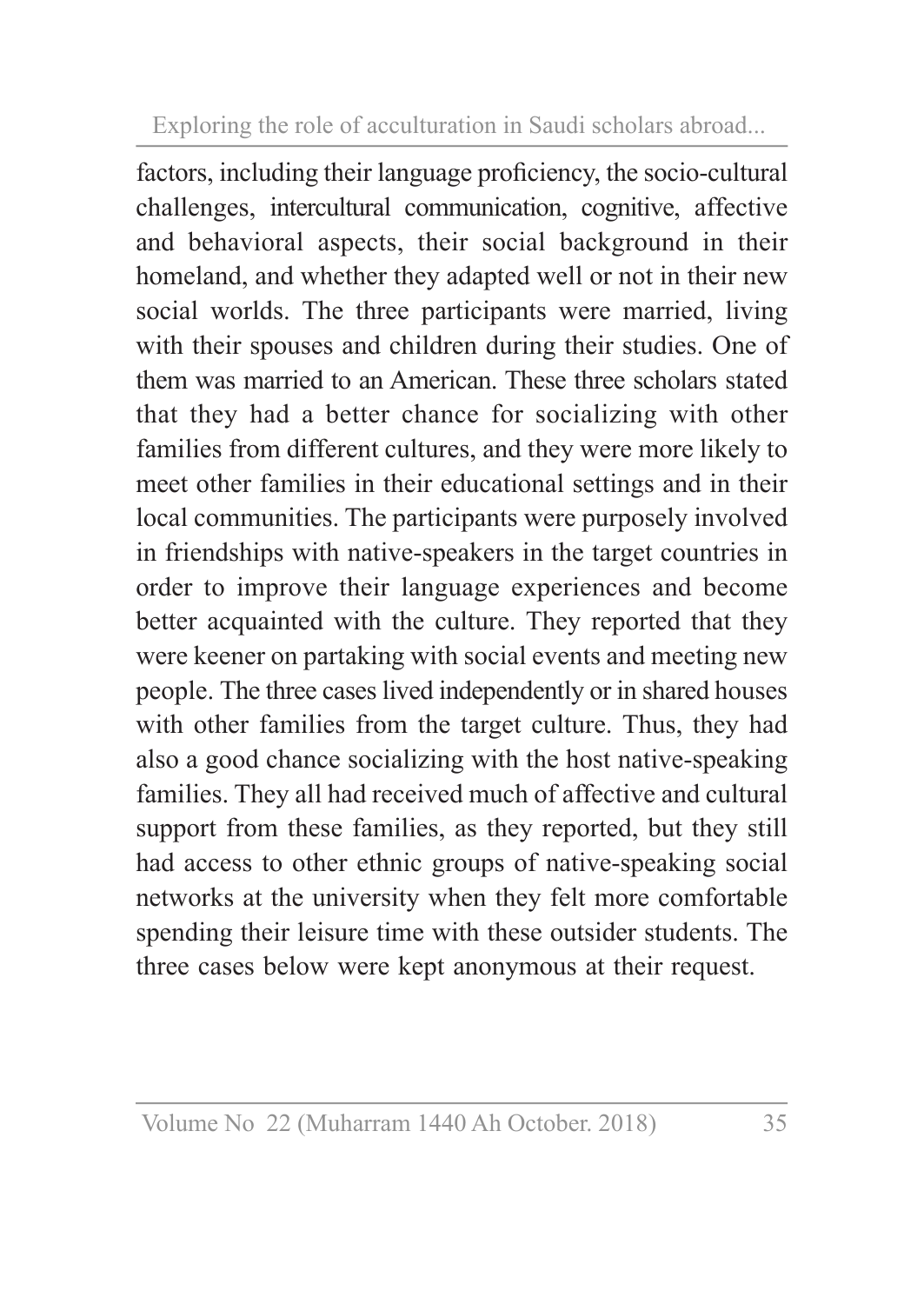### **Case 1: Mrs. F in England**

Mrs. F was sent to Burmingham University on a scholarship to study TESOL. Her academic history tells of distinguished, hard-working person of an intelligent, subtle and resourceful person. The interviews reflected how the British culture influenced her identity, self-image and the sociocultural challenges she has survived during her stay in Birmingham, England.

Although she had received solid English language preparation in Saudi Arabia, she realized she had not sufficiently learned English in a functional way that would foster sociocultural communication skills she needed in a native English-speaking community. Initially, she had to practice thinking and communicating in English in a culturally responsive fashion. Despite the difficulties she met, she was motivated to become involved in class discussions and put questions to teachers and native speakers on campus. Within this English-speaking environment, she was motivated to find her listening and speaking as well as her cultural communicative competences both improved. Being an EFL learner helped her create a new learning understanding of the language and culture and develop a new point of view about her own personality.

She attributed her acculturation to her personality traits and her ego-identification dynamics. She realized there were always difficulties; however, she believed that an open-minded and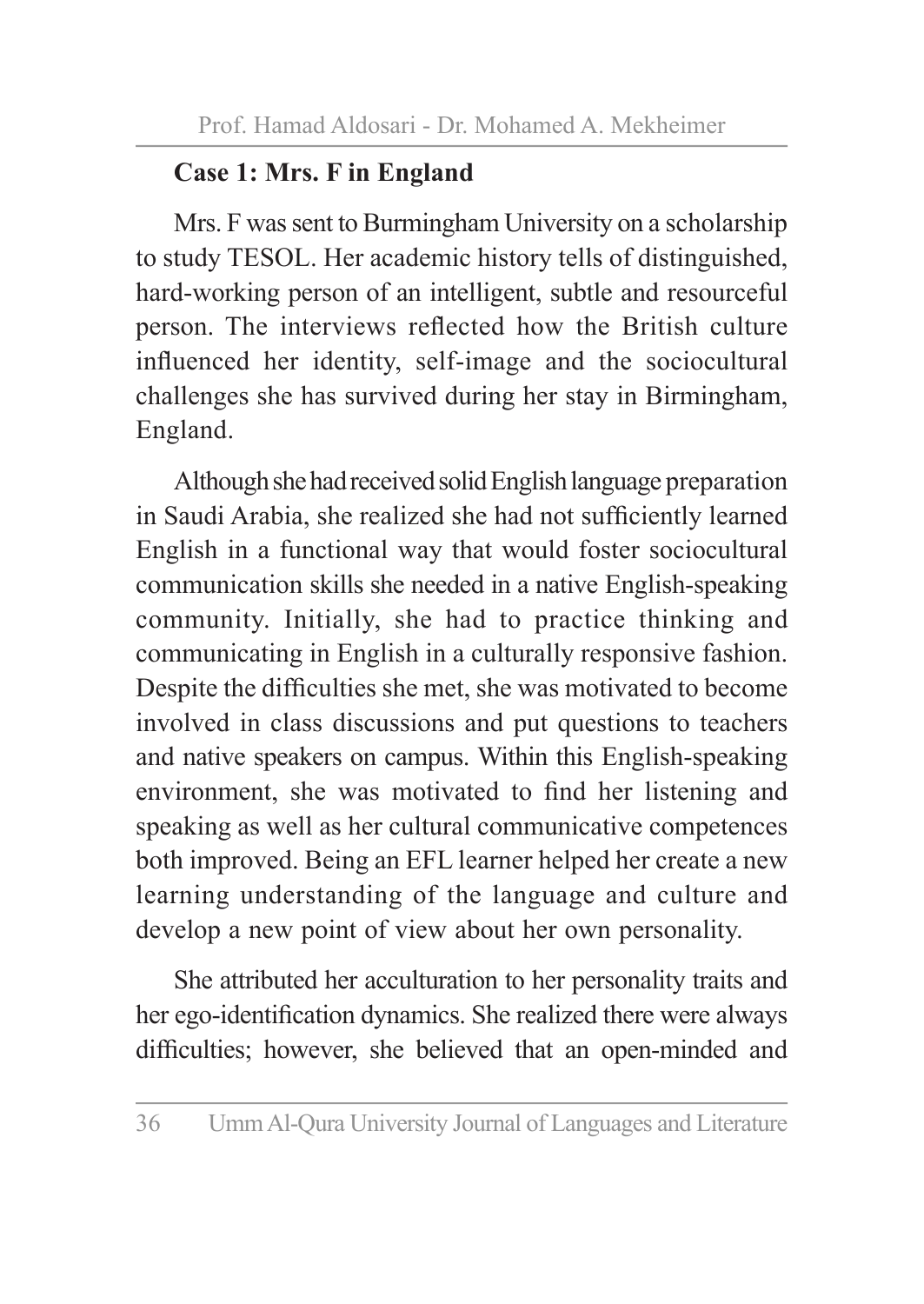flexible attitude towards native-speakers in her surroundings would help her adapt well to the new situation. For her, academic success was easier than adjusting culturally and socially to the new environment. It took her some time to be able to present, discuss, or even debate in front of her class in English, and to express her ideas and comments in academic settings, given that she was a veiled, somewhat reserved woman.

In Birmingham, her life was very tense then, but she handled the sociocultural challenges quite well. She averted any sensitive discussions about religion, extramarital sex, and politics. However, most of her satisfaction came from learning the language and learning more about her specialty. When asked about the impediments to acculturation in the new society.

Language and cultural adjustment were little problems for Mrs. F. When she was asked about the cultural dimensions (cognitive, affective or behavioral) that are instrumental for English language learning abroad, she said:

 Students who go to study abroad need to have an open mind and the spirit to accept others and judge them not by our measures as Muslim Arabs, but as human beings who are different from us ethnically, culturally, linguistically and spiritually.... We also need to reform the stereotypical pictures that westerners have about Saudis abroad.... But it is better to study the do's and don'ts in the English culture to avoid blunders.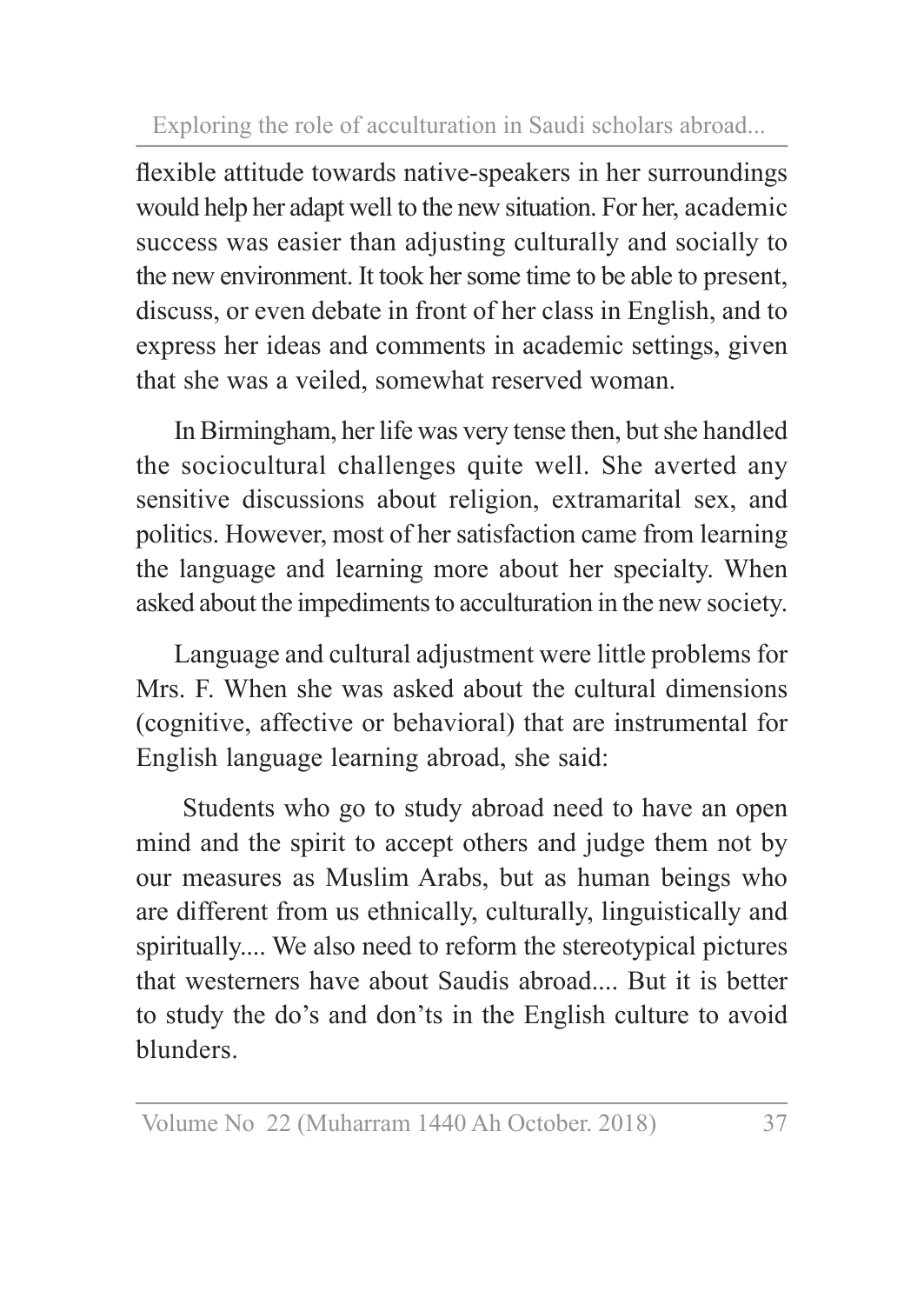Mrs. F said her life in cosmopolitan university was both a pleasure and a demerit. The pleasure was that because she was in a native-speaker, perfect academic community, the encouragement and help she received from teachers was considerable, a fact she deeply appreciated. The downside was that there were also plenty of conflicts within this small community and a conflict between her morals and Islamic traditions and the western traditions. She struggled with that, too. She said:

The factors that were stressing for me culturally in the new environment was my hijab, my race and my ethnicity.... Some teachers and peers perceived that the hijab and the abaya (traditional women dress) were a symbol of conservativeness and an impediment to full participation in daily activities. … Thus, communication between men and women was related to the conservative cultural attitudes in Saudi Arabia.

Mrs. F is ready for the challenges that might face her, and she is preparing to devote her future life to TEFL development in Saudi Arabia, both the language and the culture of its native-speakers as he experienced it in England.

### **Case 2: Dr. A in Australia**

Dr. A worked as a language instructor in a southwestern Saudi university for five years. When he was 23 years of age, he spent two years in England for his master's degree in linguistics. Then, he returned to his university and taught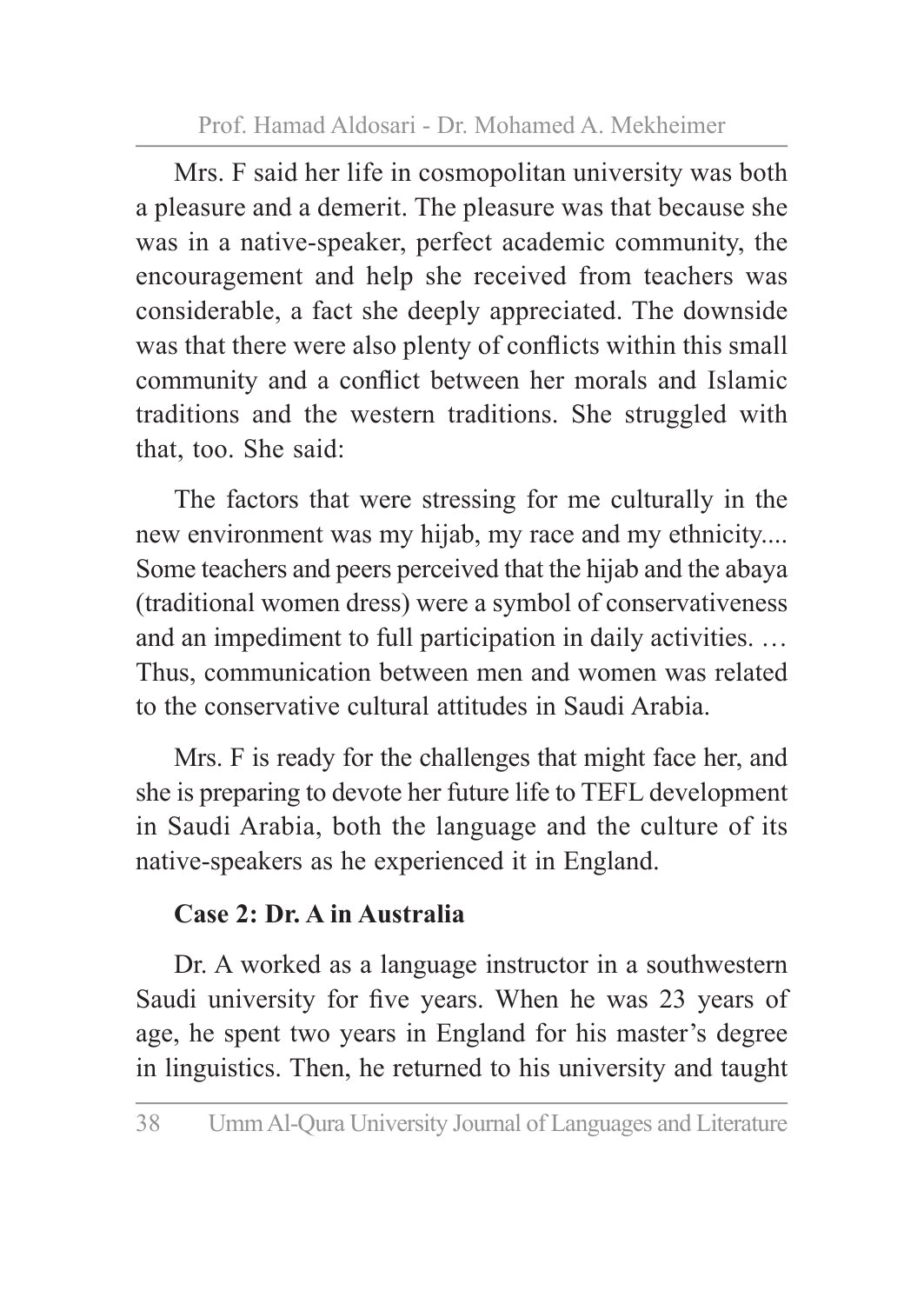English for a while. At the age of 26, he decided to leave and pursue his doctorate degree in an Australian university. Asked about the factors that affected him as a Saudi scholar in Australia, he said:

The proficiency level in English and the competence to understand and interpret the exotic culture of Australia was a big challenge for the newcomers.... There were also negative comments by some peers, even from my own culture, that criticized our home practices and traditions. For me, my prior experiences in England with individuals from different cultures helped me have smooth adjustment experiences.

Dr. A indicated that the English language proficiency level was a source of difficulty for some low-proficiency learners, especially in specializations other than language such as the sciences. He indicated that the more open to the western culture a Saudi scholar is, the more achieving and successful he is in academia. He suggested that good language and communication abilities helped the more successful peers to adapt to the western culture and the culture of the academic and social communities around. This also helped them make best use of the available academic resources. This also helped them to work collaboratively with peers from different nationalities. He said,

I preferred to work cooperatively with other students from different nationalities. Mixing with others, males and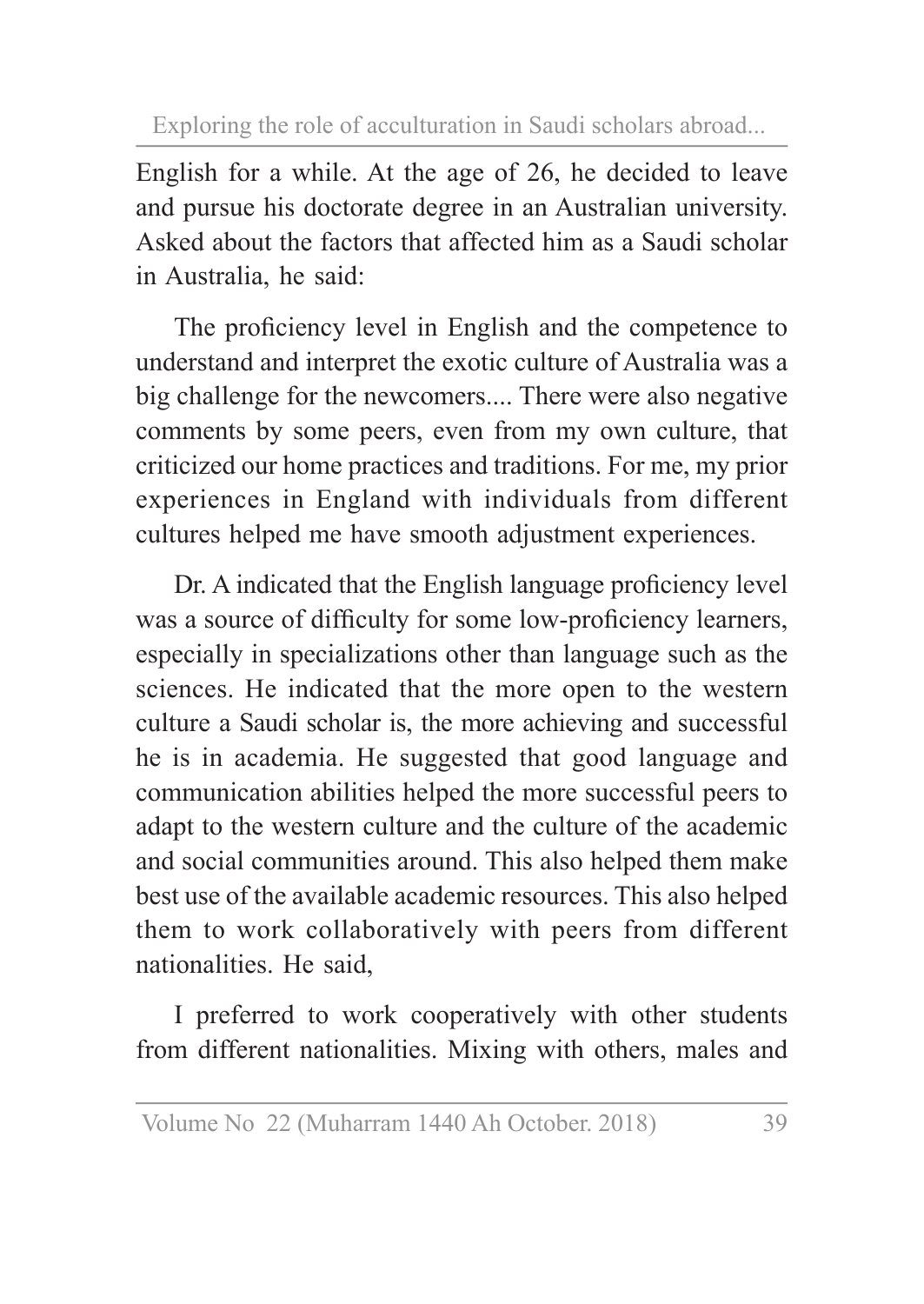females, could help me better adjust to the culture. I could support this openness to the target culture by attending the cultural and social celebrations held by peers, professors and other neighbors in my surroundings there.

Dr. A noted that other Saudi scholars who avoided socializing in the target culture were having difficulty in accepting new ideas or thinking in creative ways. These were the most resistant to change. They also tended to avoid the western lifestyles, given their restrictive social norms they brought with them from the home environment.

### **Case 3: Ms. B in the United States**

Ms. B came from a rural background and was appointed a teaching assistant in her university. She was sent on a scholarship to study applied linguistics in a Midwestern university in the United States. She was willing to adopt the mores and values of the host culture. Although she came from a rural backdrop, he could easily adapt to the values of the target culture, which she found more fitting in her case; she said, "I didn't want to give explanations to others why I was dressed and I behaved the was I used to do in the new surroundings. I like this lifestyle anyway".

For communication, Ms. B indicated that her good proficiency in English and her knowledge about the American culture was partly acquired from viewing American movies and episodes. She could even pick up the accent fluently as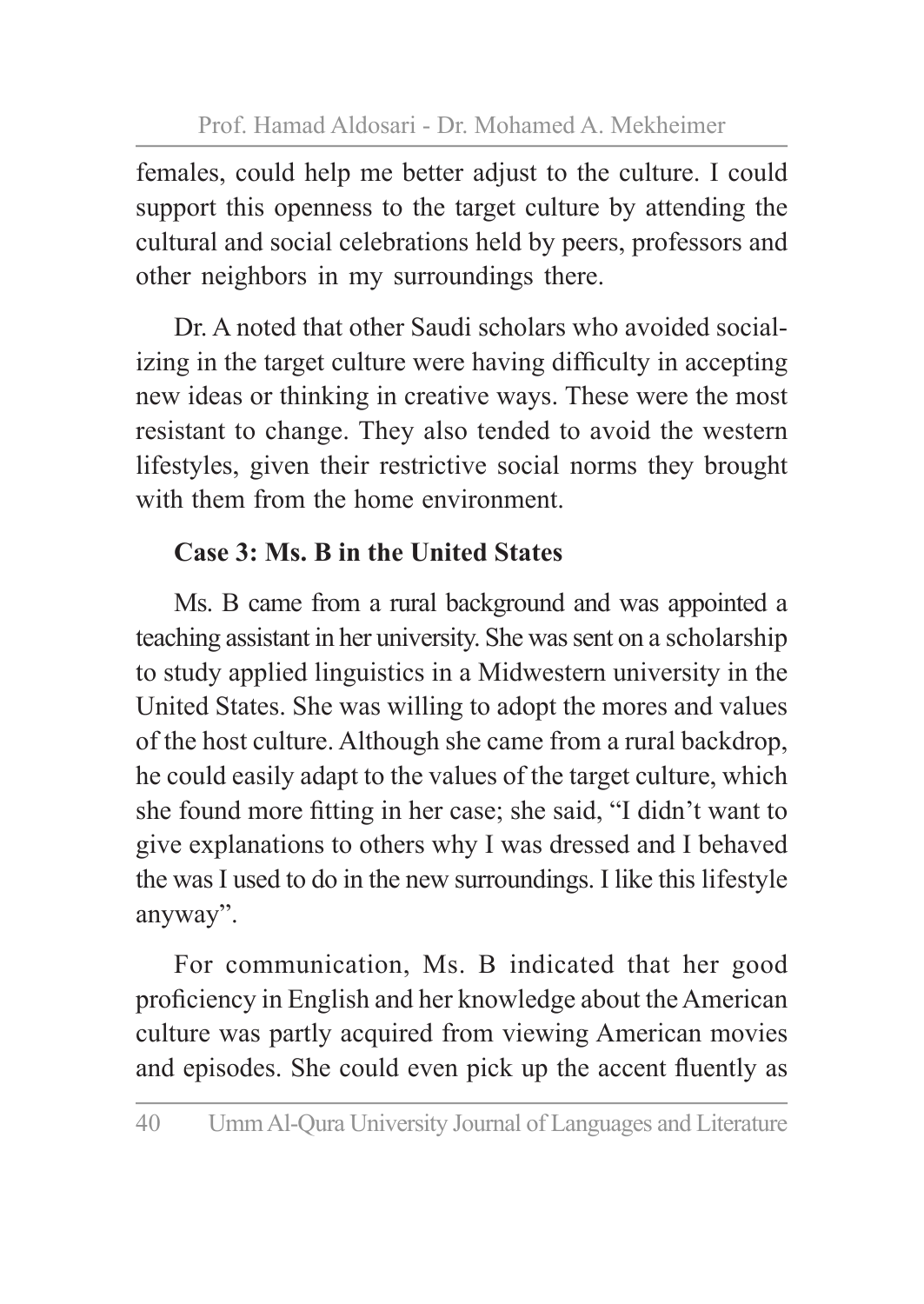a native-like speaker of American English. She also believed that mixing with others even males was good for acculturation. She said,

In academic settings, I preferred to cooperate with male peers from American and western nationalities. Mixing with the other gender could help not only improve my communicative competences but also helped me to adjust to the culture quite easily.

She believed that assimilation of the new culture occurred by integrating the values of the home culture with the values of the host culture by more engagement with the host community. For the social challenges, she indicated that nostalgia sometimes attacked her, suggesting that homesickness and loneliness were the only social challenges.

Differences between studies in the United States and in Saudi Arabia was for Ms. B a matter not only of academic nature but was also of a cultural perspective in terms of classroom activities. Students need to focus more on practical activities including oral presentations more than theoretical orientations. This made her sometimes tense because at the beginning, she was not much welcomed by peers from other nationalities and she had to defend her discussions especially when she had to discuss an ethnographic issue.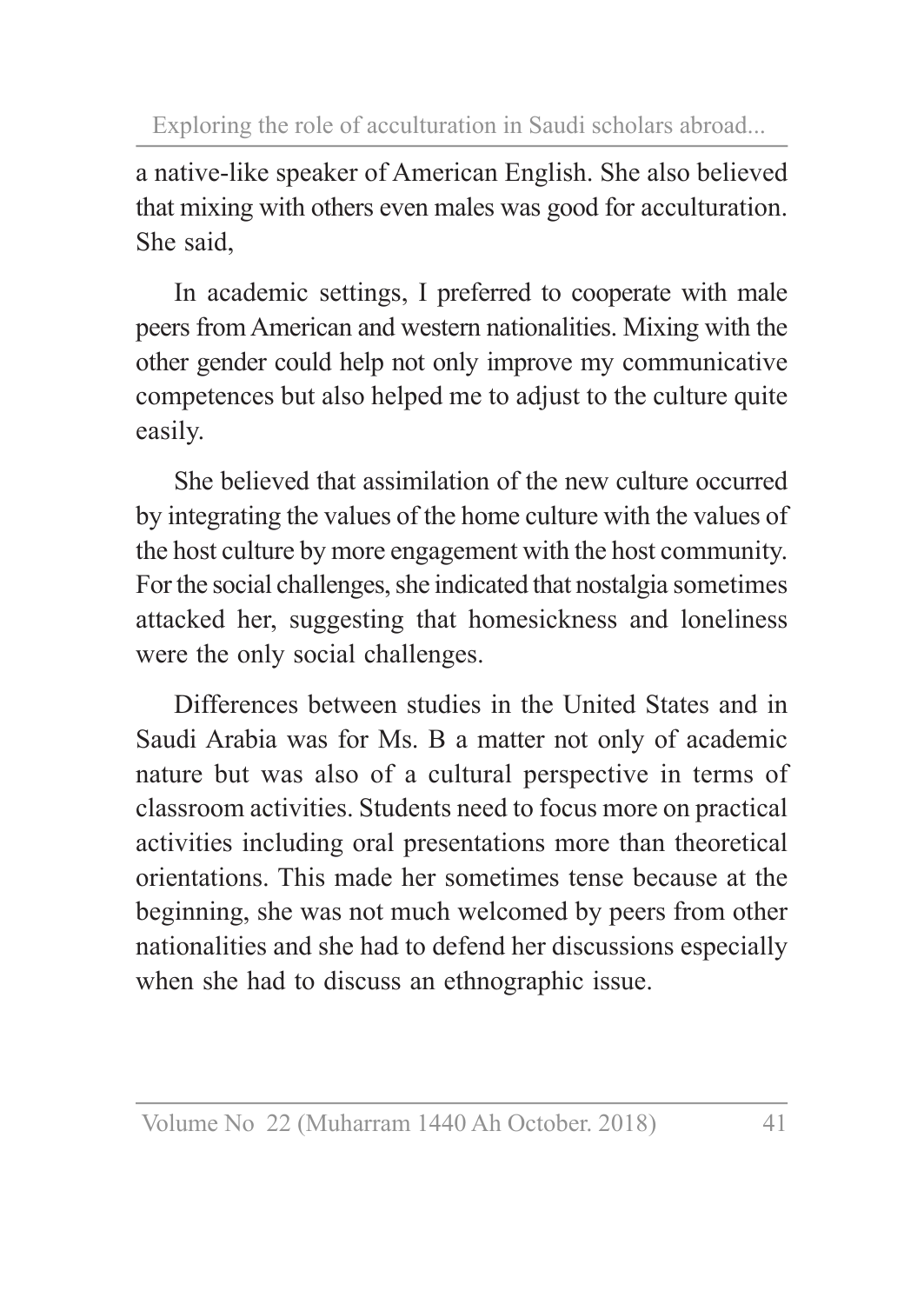## **Discussion**

The quantitative and qualitative data indicated that the scholars who participated in the questionnaire and interview studies placed more emphasis on mastering the English language as a means of communication and assimilation of the target culture. Language skills not only fostered their cultural communication skills but was also a construction tool of their new cultural identities in western universities. Prior research consistently indicated that language proficiency or lack thereof can negatively affect adaptation and adjustment processes in the target language country (e.g., Bedford, 2017).

Results showed that sociocultural challenges were the most influential factors that affected the scholars' acculturation, especially their adaptation to the new sociocultural milieu against the stereotypes of their Muslim Arab background. For linguistic and communicative skills, speaking English with an accent was also a challenge that the scholars in the study perceived to be a challenge against smooth acculturation. They also perceived that interactions with others in the target culture country helped them considerably to learn about their identities in a way that induced better acculturation modes. For the culturo-behavioral aspects of acculturation, the respondents indicated that in situations where they were at a loss doing or saying the appropriate response, they felt such situations were the most impeding and challenging to acculturation.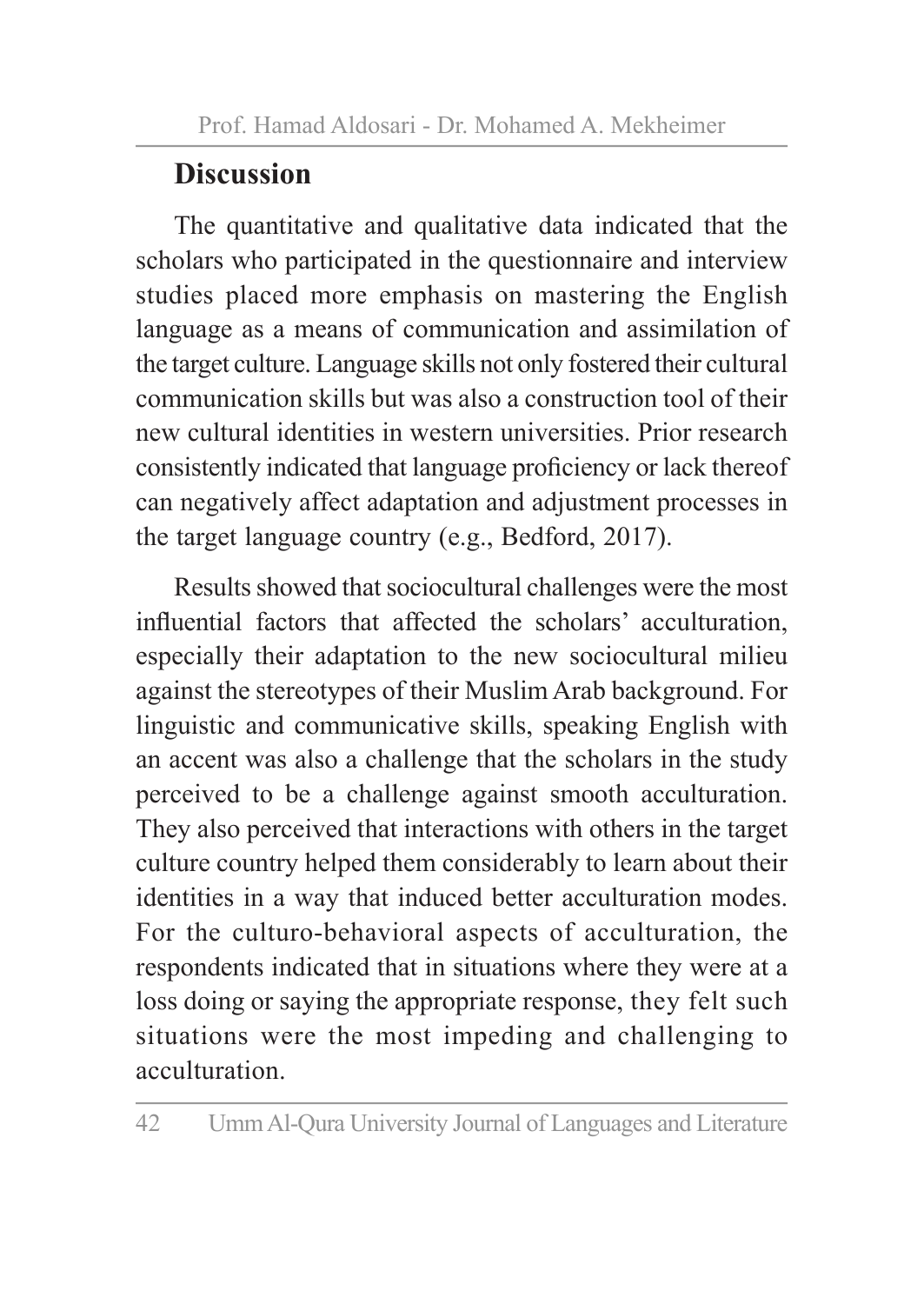Concerning cultural factors, the findings revealed that respondents did not have a high level of difficulty with language more than they did with other cultural factors; the greater level of difficulty was experienced with the social factors, compared to the academic factors. In this respect, Gonzalez (2004) stated that international students may be able to speak English correctly from a syntactic and grammatical perspective, but they may not have the language fluency to be "thinking cognitively, affectively, and socially." Therefore, non-native students may have difficulty adapting to the academic and social needs of western cultures. Academic success is viewed as their primary goal, even though cultural adjustment and language adaptation might present difficulties in their sojourn overseas.

A linear regression analysis was conducted to investigate the effect of gender and specialty on acculturation. Results showed that these two variables did not have any effect of size on the acculturation of the informants in this study.

The qualitative data also indicated that scholars with previous acculturation experience, prior learning experiences in western societies and familiarity with western mores were more accustomed to the lifestyles and cultural values of the west. Additionally, scholars with vicarious preparation about the target culture made easier for some scholars to accept the norms of the target culture and get assimilated easier and quicker.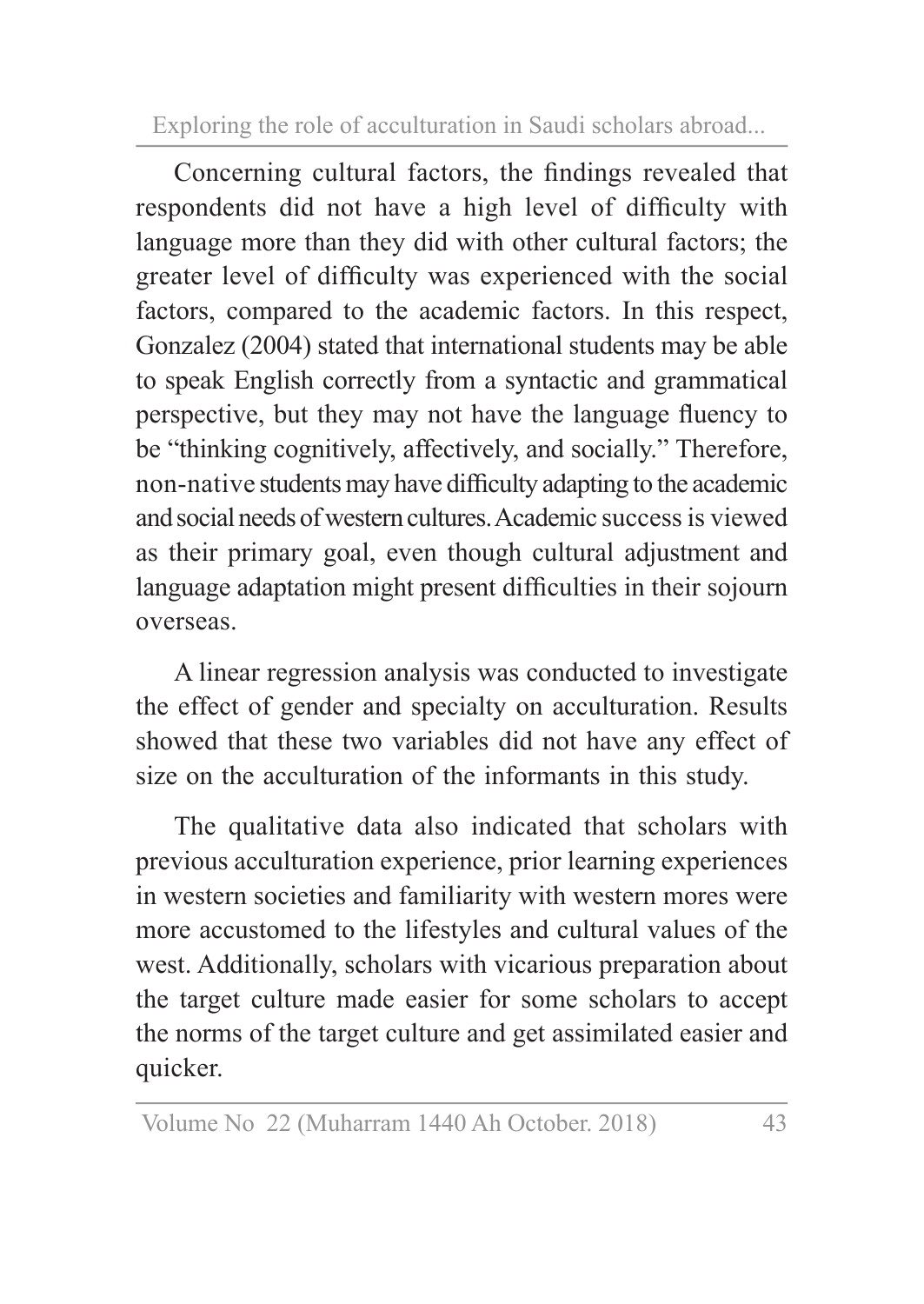Scholars in the interviews experienced some aspects of cultural stress especially in their initial years. This included the difficulties of making friends with people from other cultures due to cultural, religious or social barriers and activities, but they could overcome these difficulties after a while. This observation has been reported in similar research (Abdel Razek, 2012; Yue, 2012). Some researchers indicated that Saudi students were less participatory in sociocultural activities in western universities because of religious habits that prohibit certain social events like gender mixing or dietary habits like eating pork or drinking alcohol.

The study revealed that when scholars had positive attitudes towards the target culture and country as well as when they have strong motivations for learning abroad, they are likely to assimilate the target culture easier and quicker. Researchers of Second Language Acquisition theories have pointed out that different affective variables such as a learner's motivation or personality will determine successful language learning. The learners' attitudes about the target language community, including people, culture, and their coursework decide how non-native speaking graduate students perform. Both informants also believed that using a communicative language learning approach will likely decrease any cultural sock they may experience when these learners will be given similar chances of learning abroad.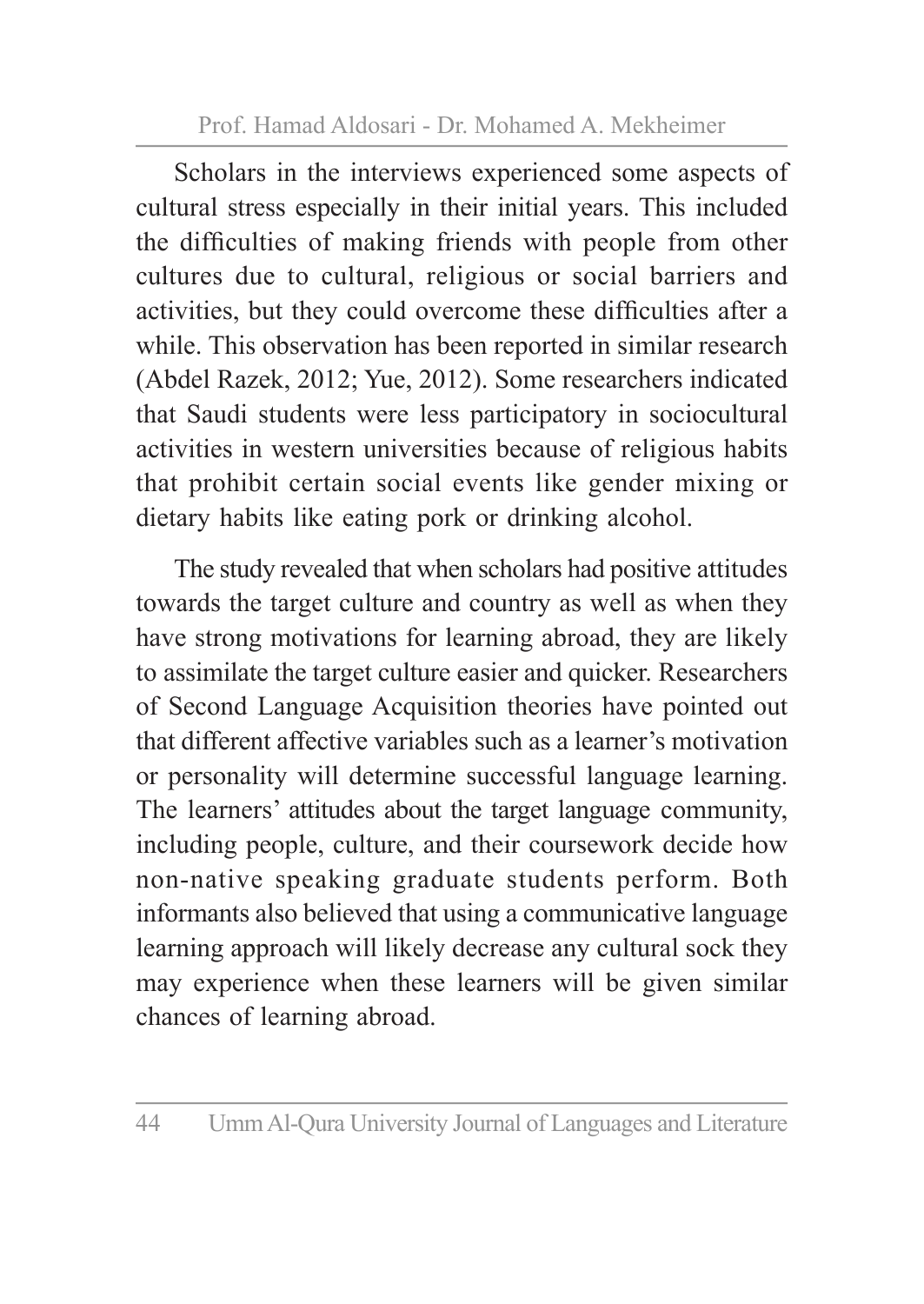Coming to Western cultural environments, the case study participants experienced different degrees of cultural change, which they were somehow prepared to accept. Qualitative data indicated that traveling to Western universities and even vicarious experiences with the target culture before pursuing doctoral studies served as a scaffold for acculturation and adjustment to the new culture environment.

### **Limitations**

Given the small size of the sample both for quantitative and qualitative data collection, this study is limited in some aspects. The small sample size makes the findings short of generalizability as well as it may limit the linear regression analysis in terms of predicting the role of sex and specialization vis-a-vis acculturation.

### **Conclusions, Recommendations and Future Research**

The findings from this study go in congruence with several other findings from previous research. The validated questionnaire findings contribute to research on acculturation of Arab scholars in different western universities. These findings will open up new horizons as to how to facilitate the educational environments for Muslim Arab scholars abroad in a way that would help them combat the sociocultural, cognitive, communicative and behavioral inhibitors to smooth acculturation in the target cultures.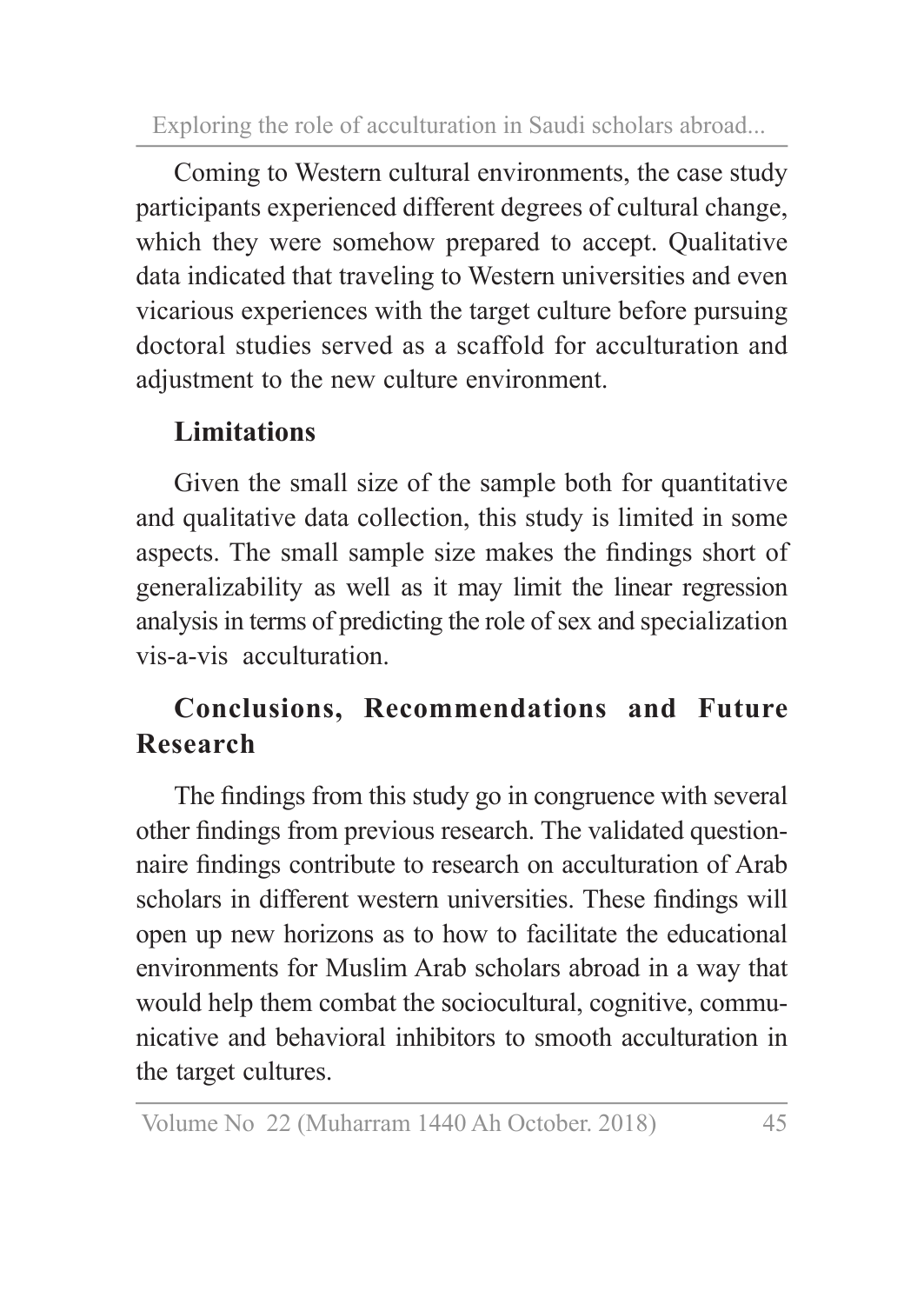Future research is recommended to be conducted on larger, more representative participants from a broader span of Arab Gulf universities' scholars of both genders sent abroad for pursuing higher studies in different fields. It is also recommended that prospective research may be undertaken using a variety of mixed methods measures to ensure convergent validity of the instruments and to improve the research validity in different contexts.

As the participants suggested that traditions in the home culture such as attire, food and beverage, and rituals could be impediments to smooth acculturation as emphasized in some qualitative data, investigating such factors warrants further research.

Prospective research also needs to investigate and define the sociocultural, cognitive, affective and behavioral factors that affect the success of scholars sent abroad for pursuing their higher studies. This needs to be done against a global comparison between Muslim Arabs versus Asians, males versus females and across the different disciplines of knowledge, which scholars pursue abroad. In addition, future research needs to study the impact of global issues such as terrorism, the rise of Islamist fundamentalism, veiled women human rights, etc. on the cultural and behavioral aspects of scholars abroad.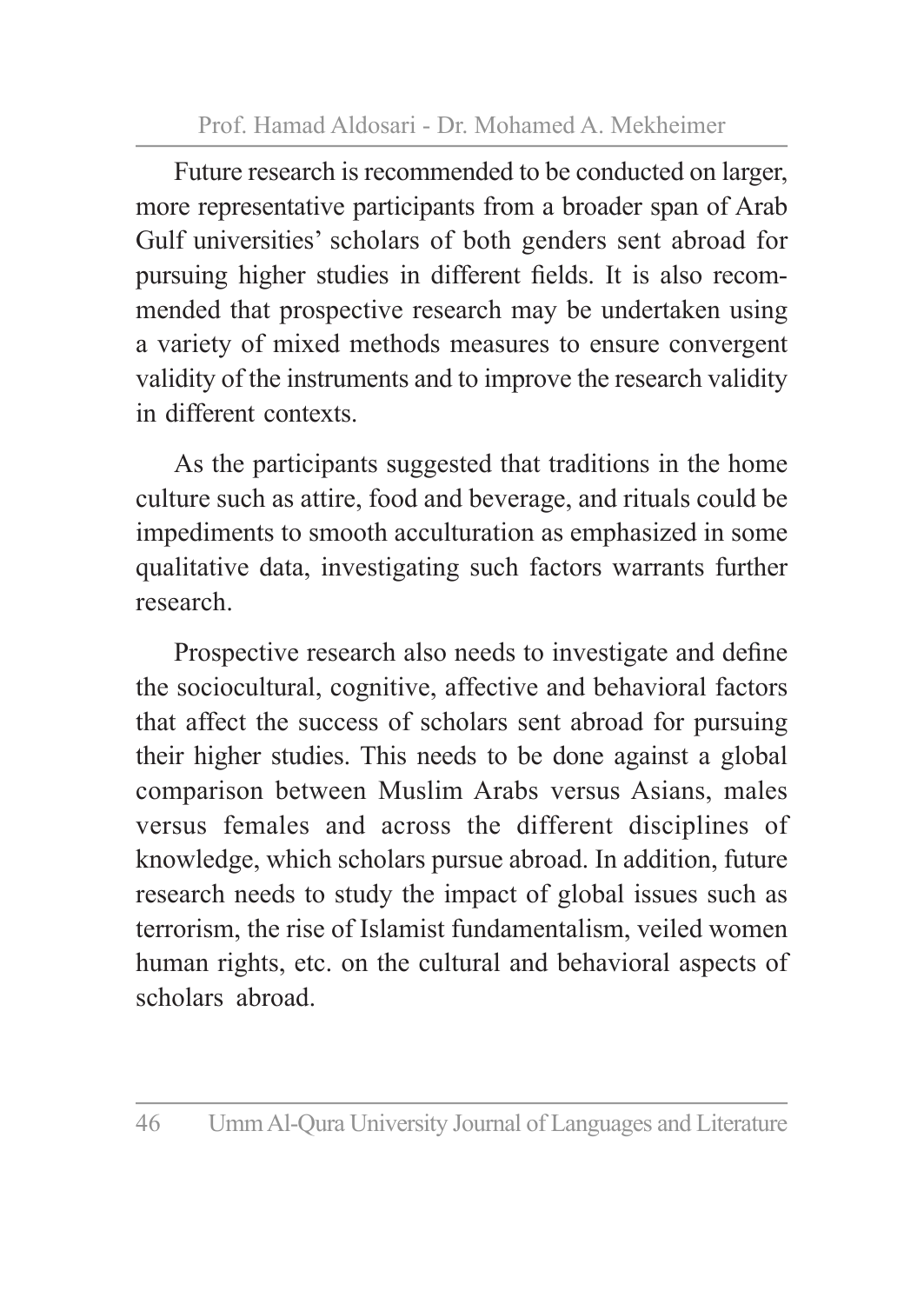## **References**

- Abdel Razek, A. (2012). An exploration of the case of Saudi students' engagement, success and self-efficacy at a Mid-Western American university. (Doctor of Education dissertation), University of Akron. Retrieved from:

https://etd.ohiolink.edu

- Aguilar, M. (2010). Intercultural communicative competence as a tool for autonomous learning. Revista canaria de estudios ingleses, (61), 87-88.
- Al-Araki, M. (2015). Models of Intercultural Communication: Identities, Styles of Acculturation, and Premises for Enjoying the Company of One Another- Empirical Data From the Public Sector in Norway. SAGE open, 5(2), 1-13. DOI: 10.1177/2158244015577795
- Alsahafi, N. & Shin, S. (2017). Factors Affecting the Academic and Cultural Adjustment of Saudi International Students in Australian Universities. Journal of International Students, 7(1), 53-72.
- Andrade, M. (2006). International Students in English-Speaking Universities: Adjustment Factors. Journal of Research in International Education, 5 (1): 131.
- Angelone, E. (2016). A process-oriented approach for documenting and gauging intercultural competence in translation. The interpreter and translator trainer, 10(3), 304-317. DOI: 10.1080/1750399X.2016.1236560.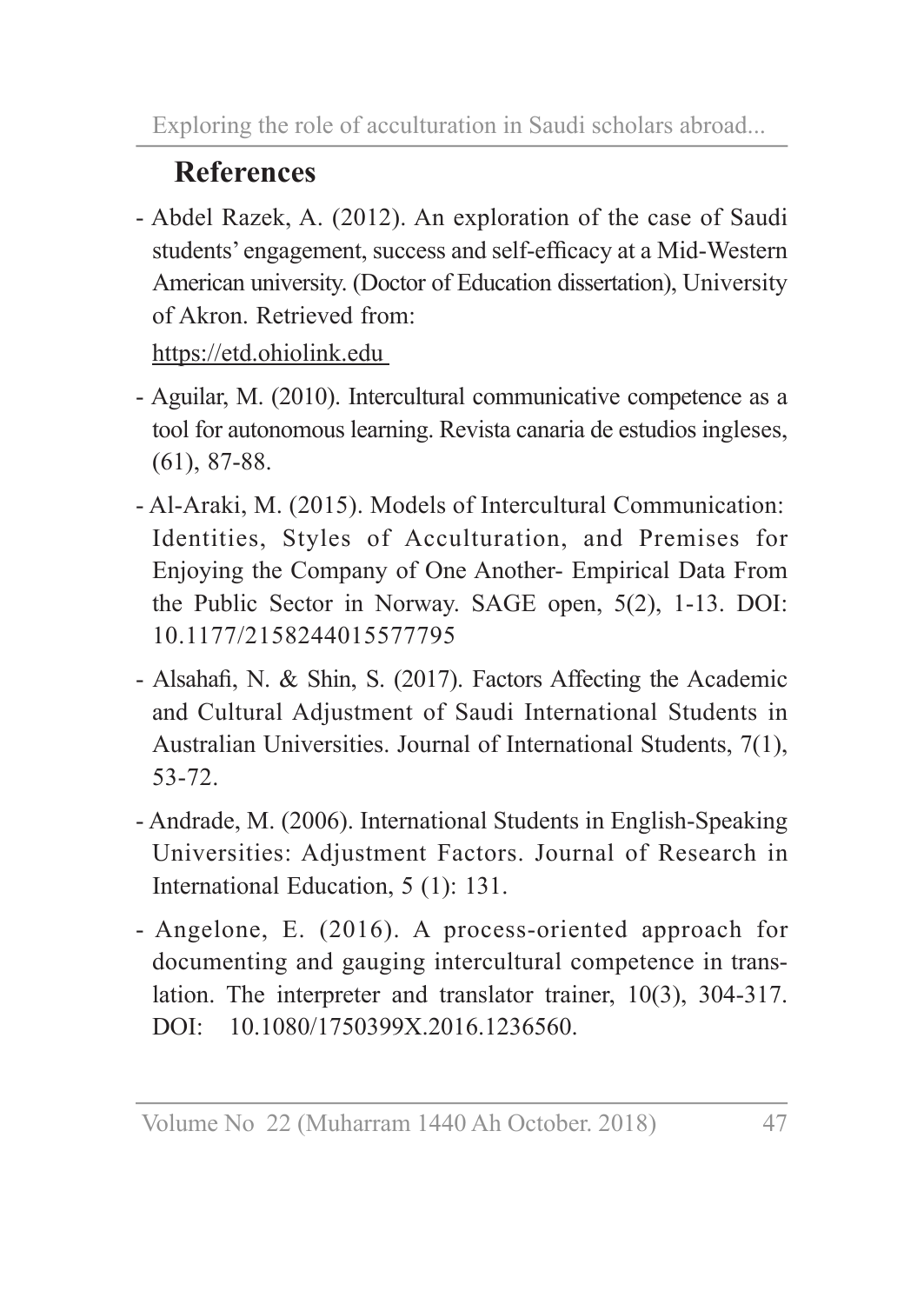- Balakrishnan, V. (2017). Key determinants for intention to use social media for learning in higher education institutions. Universal access in the information society, 16(2), 289-301. DOI: 10.1007/s10209-016-0457-0.
- Balboni, P., Caon F. (2014). La comunicazione interculturale, Venezia, Marsilio.
- Bar, A. (2017). Factors affecting the acculturation of Saudi female doctoral students in a US mid-western research university. Unpublished doctoral dissertation, Indiana University, Proquest Dissertations Publishing. UMI 10688206.
- Baralt, M., Gurzynski‐Weiss, L., & Kim, Y. (2016). Engagement with the language: How examining learners' affective and social engagement explains successful learner‐generated attention to form. In M. Sato & S. Ballinger (Eds.), Peer interaction and second language learning: Pedagogical potential and research agenda (pp. 209–239). Amsterdam: John Benjamins.

https://doi-org.sdl.idm.oclc.org/10.1075/lllt.45.09bar

- Becerra, L. (2015). Acculturation Revisited: The Impact of the Acculturation Level of the Latino/a Therapist on Working with People from the Same Ethnic Group. Unpublished doctoral dissertation, Alliant International University, ProQuest Dissertations Publishing. UMI 3645935.
- Belford, N. (2017). International Students from Melbourne Describing Their Cross-Cultural Transitions Experiences: Culture Shock, Social Interaction, and Friendship Development. Journal of International Students, 7(3), 499-521. Doi: 10.5281/ zenodo.569941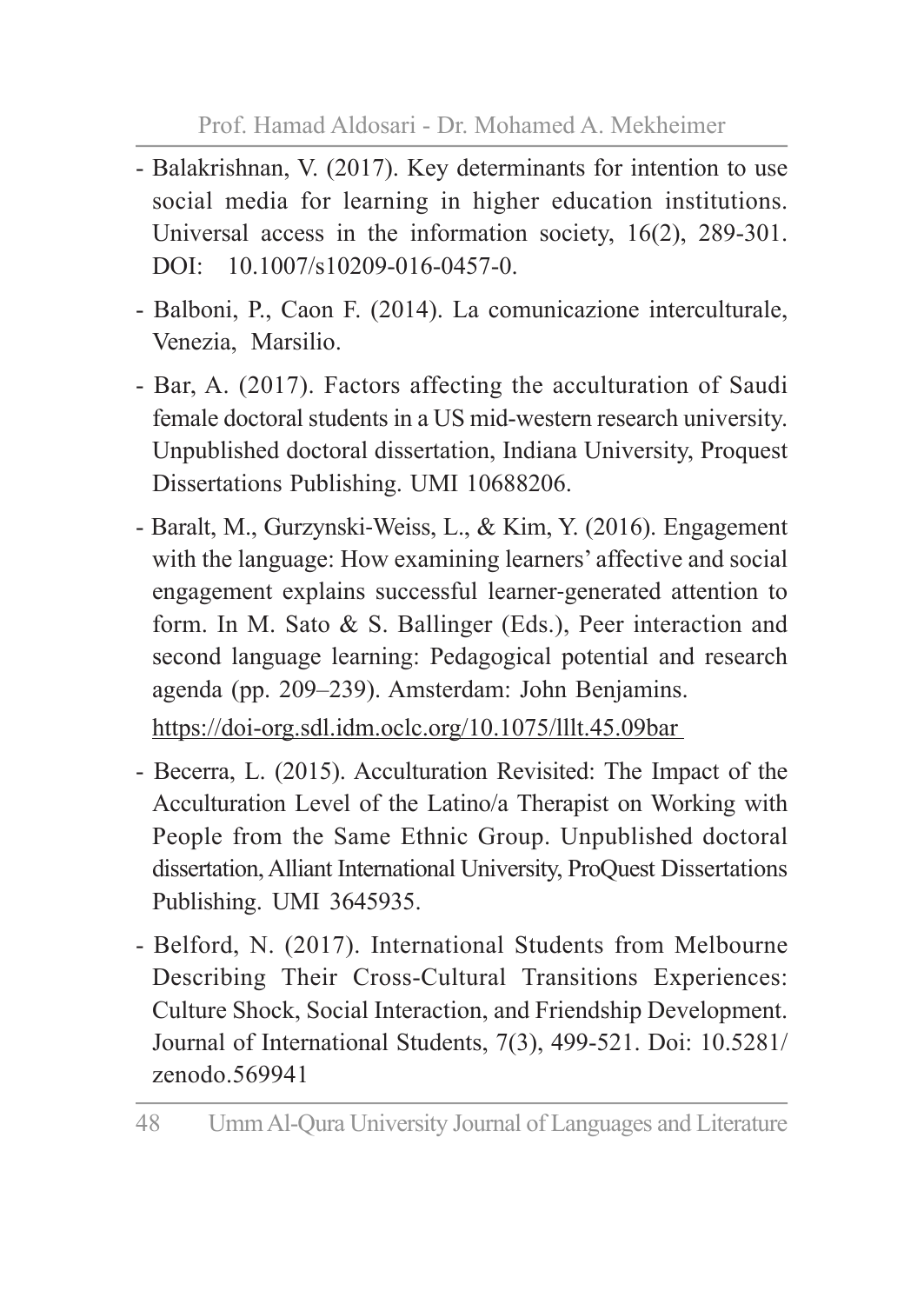- Burnette, J. L., O'Boyle, E. H., VanEpps, E. M., Pollack, J. M., & Finkel, E. J. (2013). Mindsets matter: A meta-analytic review of implicit theories and self-regulation. Psychological Bulletin, 139, 655–701.

https://doi-org.sdl.idm.oclc.org/10.1037/a0029531

- Byram, M. (ed.) (1997). Face to Face. Learning Language and Culture through Visits and Exchanges. London: CILT.
- Cabo, D., Prada, J. & Pereira, K. (2017). Effects of Community Service-Learning on Heritage Language Learners' Attitudes Toward Their Language and Culture. Foreign Language Annals, 50(1), 71-83. DOI: 10.1111/flan.12245.
- Clément, R., Dörnyei, Z., & Noels, K. A. (1994). Motivation, self-confidence, and group cohesion in the foreign language classroom. Language Learning, 44, 417– 448.
- Dörnyei, Z., & Csizer, K. (2002). Some dynamics of language attitudes and motivation: Results of a longitudinal nationwide survey. Applied Linguistics, 23, 421-462.
- Dörnyei, Zoltán & Chan, Letty (2013).Motivation and Vision: An Analysis of Future L2 Self Images, Sensory Styles, and Imagery Capacity Across Two Target Languages. Language Learning, 63(3), 437-462. DOI: 10.1111/lang.12005.
- Evans, A. & Suklun, H. (2017). Workplace diversity and intercultural communication: A phenomenological study. Cogent Business & Management, 4(1), 1-9.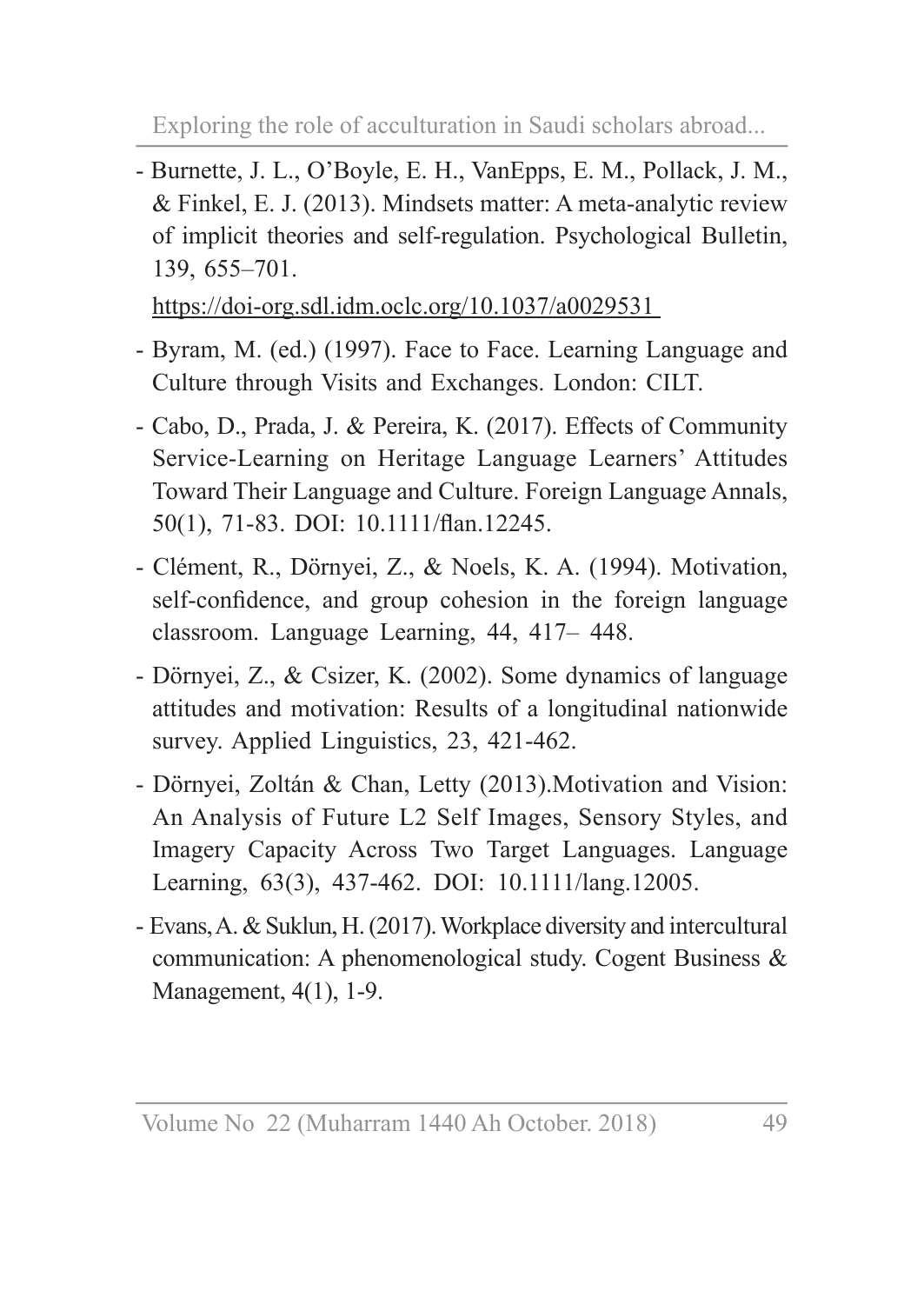- Fernández-Dobao, A. (2016). Peer interaction and learning: A focus on the silent learner. In M. Sato & S. Ballinger (Eds.), Peer interaction and second language learning: Pedagogical potential and research agenda (pp. 33–61). Amsterdam: John Benjamins.
- Gonzales, V. (2004). Second Language Learning: Cultural adaptation process in international graduate students in US universities. University Press of America, INC.
- Gonzalez, N. & Pounds, J. (2018). The Impact of Acculturation and Cultural Values on Hispanic Immigrants' Parenting. Contemporary Family Therapy, 40(1), 56-67.DOI: 10.1007/ s10591-017-9428-8
- Hou, Y., Neff, L. & Kim, S. (2017). Language Acculturation, Acculturation-Related Stress, and Marital Quality in Chinese American Couples. Journal of Marriage and Family, 80(2), 555- 568. DOI: 10.1111/jomf.12447.
- Karolak, M. & Guta, A. (2015). Intercultural communication with Arabs: Studies in educational, professional and societal contexts. Intercultural communication in the context of Saudi Arabia tertiary education. Springer, Singapore. 43.
- Kim, K. (2016). Unveiling linguistic competence by facilitating performance. Language acquisition, 23(3), 307-308. DOI: 10.1080/10489223.2015.1115051
- Leonard, J.A, Wayne, RK, Wheeler J, Valadez R, Guillen S, Vila, C (2002) Ancient DNA evidence for Old World origin of New World dogs. Science, 298:1613–1616.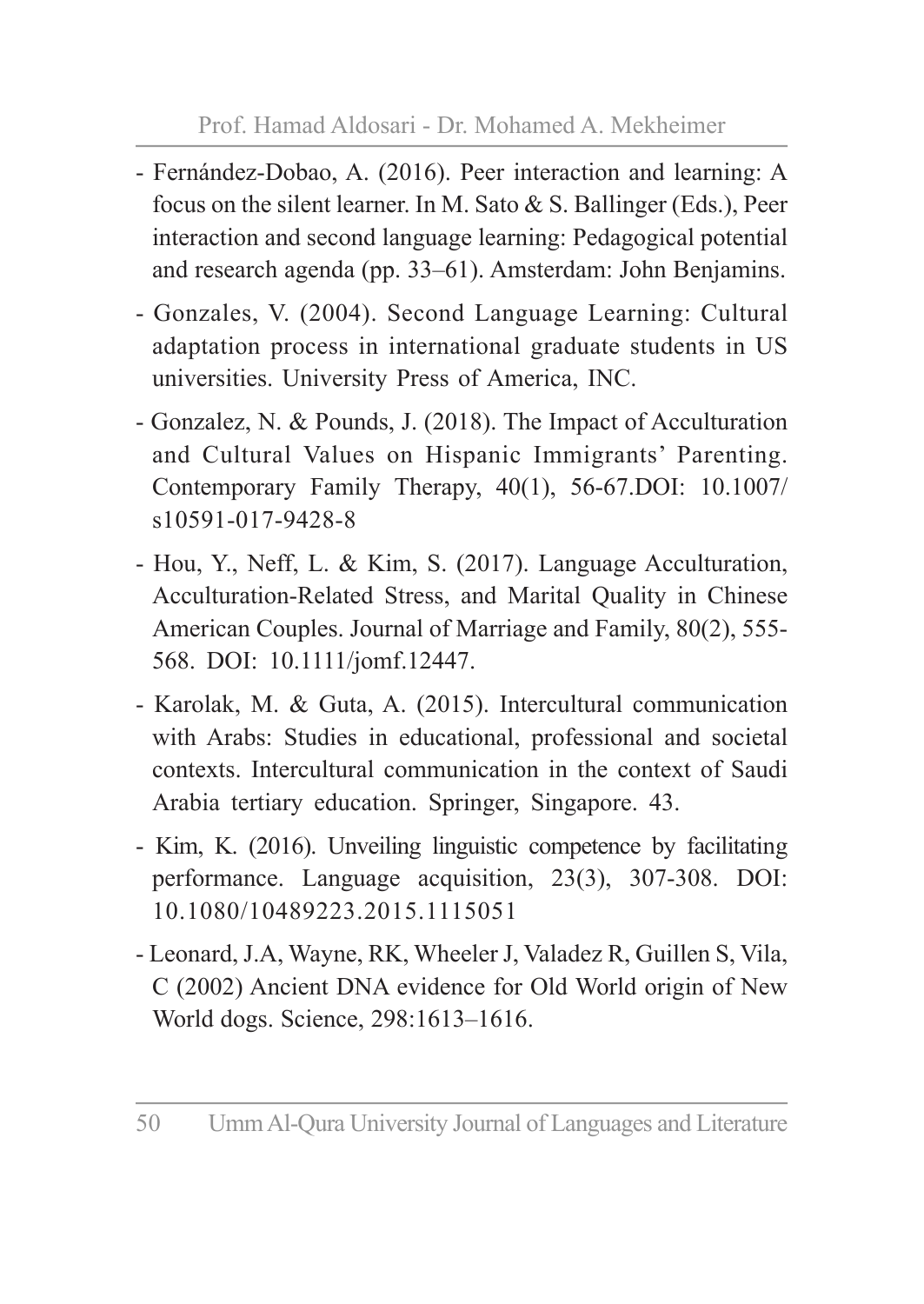- Lopez, I. & Bui, N. (2014). Acculturation and Linguistic Factors on International Students' Self-Esteem and Language Confidence. Journal of International Students, 4(4), 314-329.
- Łukasz, K. (2017). Language Proficiency and Cultural Identity as Two Facets of the Acculturation Process. Psychology of Language and Communication, 21(1), 192-214 DOI 10.1515/ plc-2017-0010.
- Lytra, V. (2011). Negotiating language, culture and pupil agency in complementary school classrooms. Linguistics and Education, 3 (1)1-14.
- Mak, A. (2015). Beyond Host Language Proficiency: Coping Resources Predicting International Students' Satisfaction. Journal of studies in international education, 19(5), 460-475. DOI: 10.1177/1028315315587109.
- Matveev, A. V., & Merz, M. Y. (2014). Intercultural Competence Assessment: What Are Its Key Dimensions Across Assessment Tools? Retrieved online from/;

http://www.iaccp.org/sites/default/files/stellenbosch\_pdf/Matveev. pdf April 30th, 2016.

- McMeniman, M., & Evans, R. (1997). The contribution of language learning to the development of cultural understandings. Australian Review of Applied Linguistics, 20, 1–18.
- Mingsheng, L. (2016). Developing Skills and Disposition for Lifelong Learning: Acculturative Issues Surrounding Supervising International Doctoral Students in New Zealand Universities. Journal of International Students, 6(3), 740-761.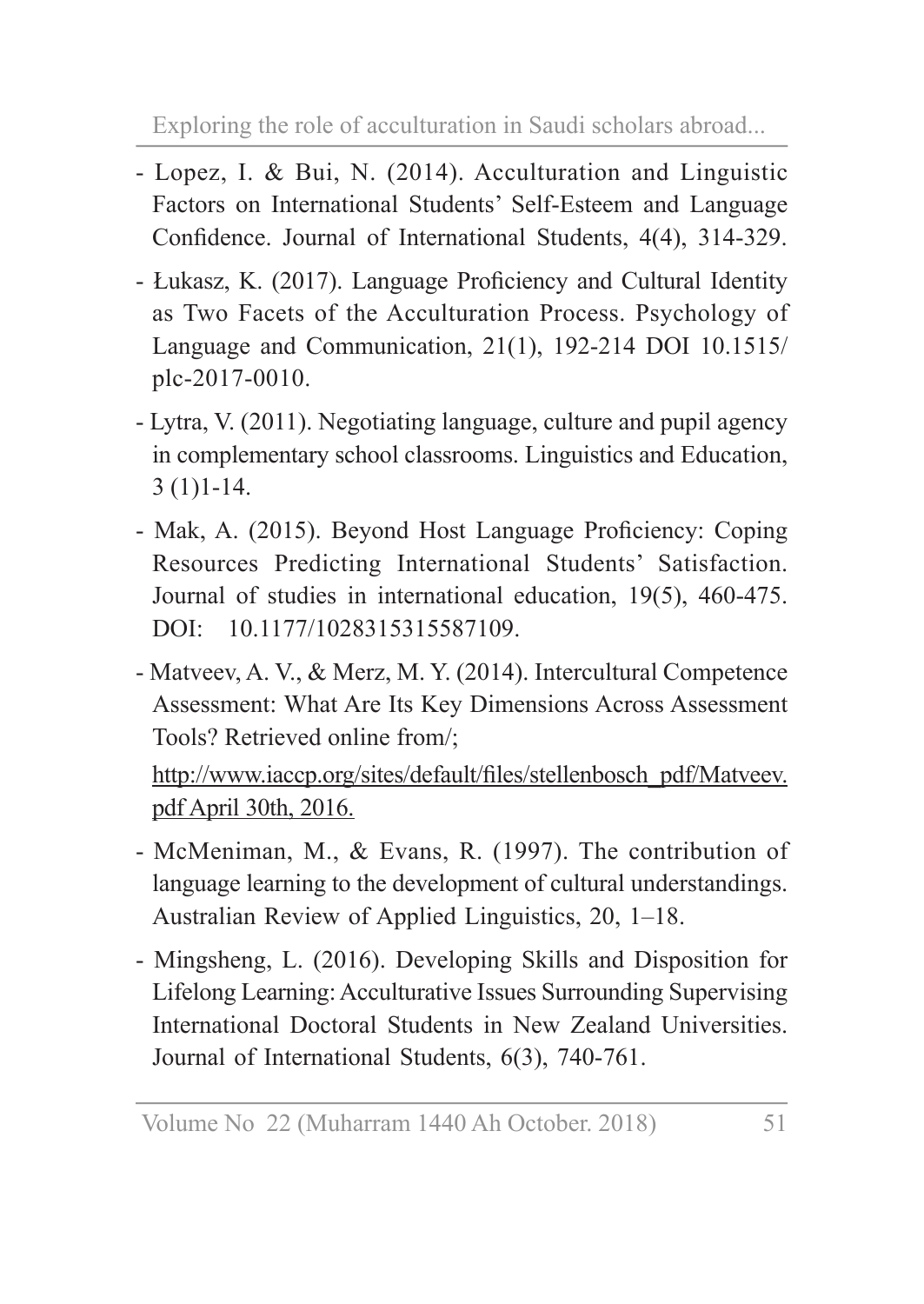- Moranski, K., & Toth, P. (2016). Small-group meta-analytic talk and Spanish L2 development. In M. Sato & S. Ballinger (Eds.), Peer interaction and second language learning: Pedagogical potential and research agenda (pp. 291–316). Amsterdam: John Benjamins.
- Myles, J. & Cheng, L. (2003). The social and cultural life of non-native English speaking international graduate students at a Canadian university. Journal of English for Academic Purposes, 2(3), 247-263.
- Ramãrez, N., Lieberman, A., Mayberry, R. (2013). The initial stages of first-language acquisition begun in adolescence: when late looks early. Journal of Child Language, 40(2), 391-414.
- Sato, M. (2017). Interaction Mindsets, Interactional Behaviors, and L2 Development: An Affective-Social-Cognitive Model. Language Learning, 67(2), 249-283. DOI: 10.1111/lang.12214.
- Schaefer, C. & Simon, B. (2017). Opportunities for Immigrants' Acculturation and Identification Varieties. Political Psychology, 38(6), 959-975. DOI: 10.1111/pops.12381.
- Schalley, A. (2015). Multilingualism and assimilationism in Australia's literacy-related educational policies. International journal of multilingualism, 12(2), 162-175.
- Schotte, K. & Stanat, P. & Edele, A. (2018). Is Integration Always most Adaptive? The Role of Cultural Identity in Academic Achievement and in Psychological Adaptation of Immigrant Students in Germany. Journal of Youth and Adolescence, 47(1), 16-37. DOI: 10.1007/s10964-017-0737-x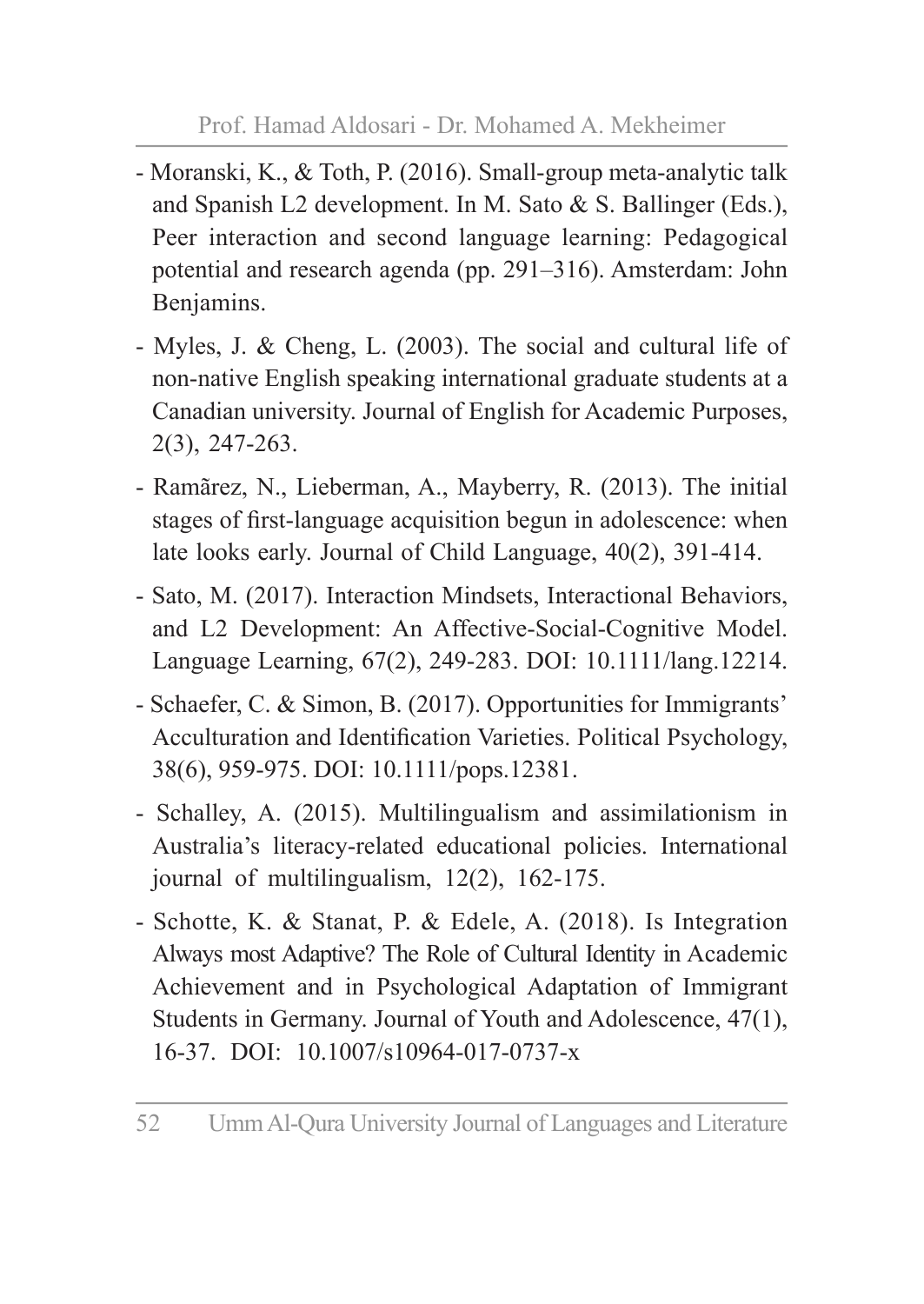- Schumann, J. (1978). The Pidginisation Process: a Model for Second Language Acquisition, Rowley, MA: New- bury House.
- Shafaei, A. (2016). Integrating two cultures successfully: Factors influencing acculturation attitude of international postgraduate students in Malaysia. Journal of research in international education, 15(2), 137-154. DOI: 10.1177/1475240916653566.
- Shao, Y. & Crook, C. (2015). The Potential of a Mobile Group Blog to Support Cultural Learning Among Overseas Students. Journal of studies in international education, 19(5), 399-422. DOI: 10.1177/1028315315574101.
- Simona, F. (2016). Theoretical models of interpersonal communication and second language acquisition. Journal of Identity and Migration Studies, 10(1), 22032.
- Singh, M. & Han, J. (2010). Teacher education for World English speaking pre-service teachers: Making transnational knowledge exchange for mutual learning. Teaching and Teacher Education, 26, 1300-1308.
- Williams, J. (2017). The Beneficial Role of L1 Spoken Language Skills on Initial L2 Sign Language Learning: Cognitive and Linguistic Predictors of M2L2 Acquisition. Studies in second language acquisition, 39(4), 833-46. DOI:.1017/ S1366728917000347.
- Wu, S. & Alrabah, S. (2014). Tapping the Potential of Skill Integration as a Conduit for Communicative Language Teaching. English language Teaching, 7(11), 119-129.